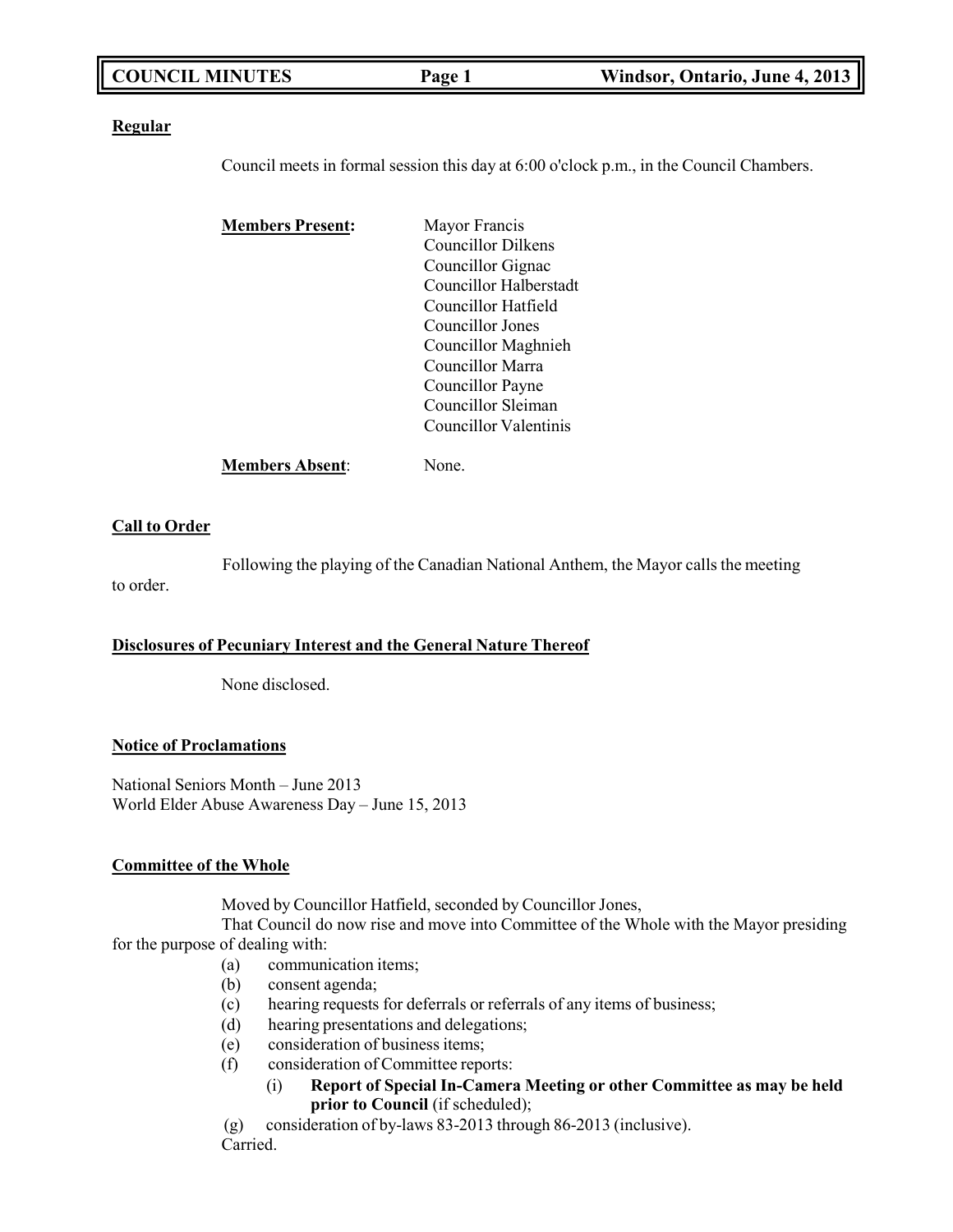### **Communications**

Moved by Councillor Maghnieh, seconded by Councillor Marra,

**M210–2013** That the following Communication Items 2, 3 and 7 to 12 inclusive, as set forth in the Council Agenda **BE REFERRED** as noted except Communication No. 1, 4, 5 and 6 which are dealt with as follows:

### **Communication No.1:**

Moved by Councillor Sleiman, seconded by Councillor Marra, **M211-2013** That Administration **BE DIRECTED** to respond to the Ministry of Environment (MOE) within the 6 week deadline, pertaining to the Application from Recycling Makes Cents Ltd. for an Environmental Compliance Approval to operate a Waste Disposal Site (processing site) to be located at 1160 Central Avenue; including the City's request to conduct a public hearing and that appropriate City administration **BE DIRECTED** to attend the hearing and City Council to be advised of the date, and further;

That the City's planned response to the MOE **BE PROVIDED** to City Council in advance of submission to the MOE for further comment by City Council.

Carried.

### **EI2013**

### **Communication No.4:**

Moved by Councillor Gignac, seconded by Councillor Jones,

**M212-2013** That the judgement from the Court of Appeal for Ontario heard April 29, 2013 regarding imposing licensing requirements on the owners and operators of adult entertainment parlours and those persons who perform live performances of an adult nature within those facilities **BE RECEIVED** for information; and further that the judgement **BE REFERRED** to the Licence Commissioner for review and comment and **REPORT BACK** to Council with options available. Carried.

# **GPL2013**

## **Communication No.5:**

Moved by Councillor Gignac, seconded by Councillor Jones, **M213-2013** That the correspondence dated May 14, 2013 from Renato Zavaglia, operator of La Contessa Ristorante, regarding a request to permit to operate a wood burning pizza oven for the patio at La Contessa **BE FORWARDED** to administration for review and comment; and further that administration **REPORT BACK** to Council with options available as soon as possible.

Carried.

**SW2013**

## **Communication No. 6:**

Moved by Councillor Jones, seconded by Councillor Hatfield,

**M214-2013** That the correspondence dated May 22, 2013 from Ernie Lamont regarding the request to erect a portable sign on City property on Tecumseh Road West **BE FORWARDED** to administration to meet with Mr. Lamont; and further that a Delegation of Authority Report (DOA) **BE PREPARED** on this matter.

Carried.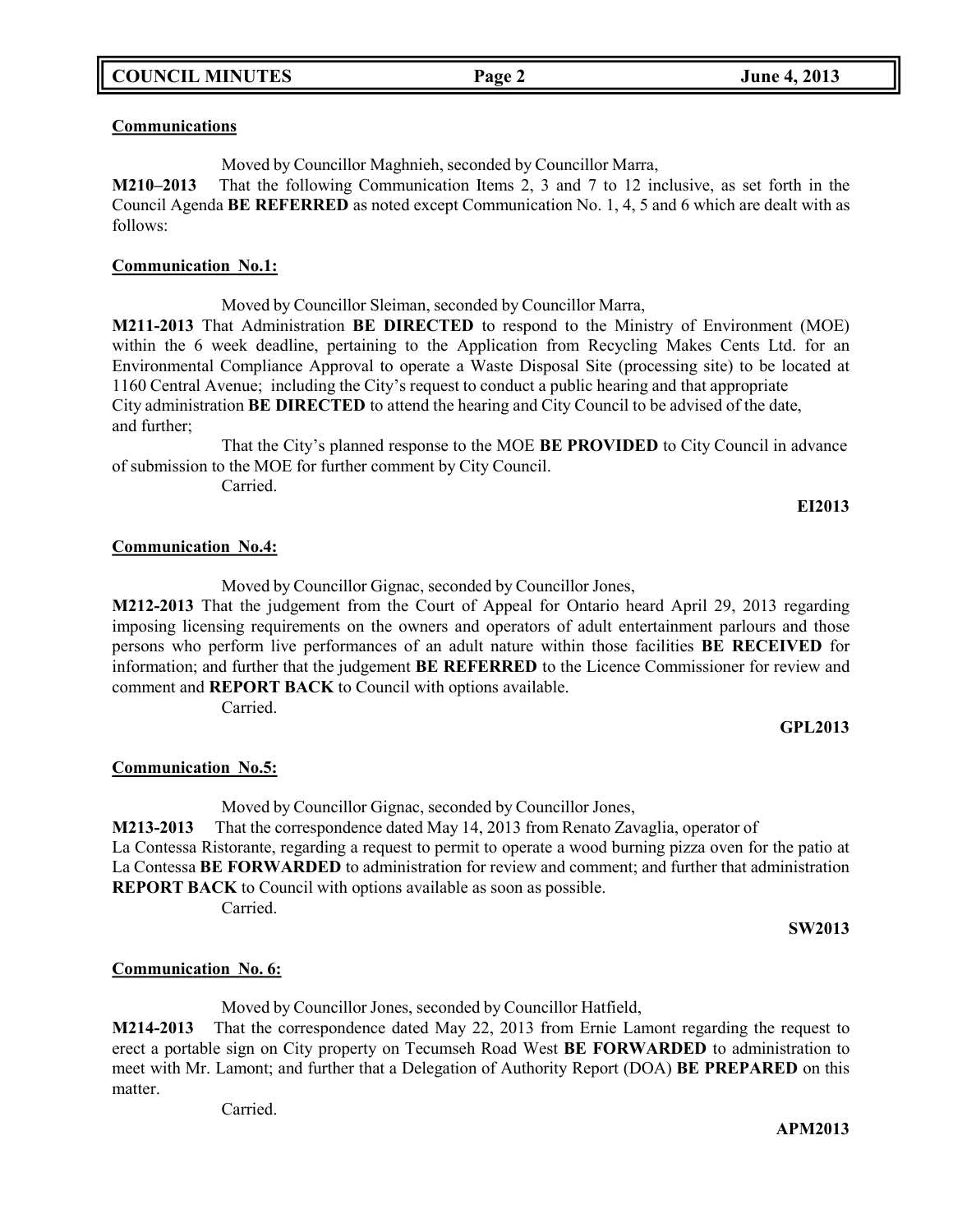**COUNCIL MINUTES Page 3 June 4, 2013**

| <b>Item</b>    | From                           | Description                                                                                       |  |
|----------------|--------------------------------|---------------------------------------------------------------------------------------------------|--|
|                |                                | Application for Approval of Waste Disposal Sites located at 1160 Central<br>Avenue.               |  |
| $\mathbf{1}$   | Ministry of The<br>Environment | <b>City Engineer</b>                                                                              |  |
|                |                                | Note & File                                                                                       |  |
|                |                                | EI2013                                                                                            |  |
|                |                                | Environmental Compliance Approval for storm and sanitary sewers to be                             |  |
| $\overline{2}$ | Ministry of The                | constructed on California Avenue.                                                                 |  |
|                | Environment                    | <b>City Engineer</b><br>Note & File                                                               |  |
|                |                                | EI2013                                                                                            |  |
|                |                                | Regulation Proposal Notice: Environmental Activity and Sector Registry                            |  |
|                |                                | (EASR) Regulation for Landfill Gas Power Generating Facilities.                                   |  |
| 3              | Ministry of the<br>Environment | <b>City Engineer</b>                                                                              |  |
|                |                                | Note & File                                                                                       |  |
|                |                                | EI2013                                                                                            |  |
|                |                                | Judgment regarding imposing licensing requirements on the owners and                              |  |
|                |                                | operators of adult entertainment parlours and those persons who perform                           |  |
|                |                                | live performances of an adult nature within those facilities.<br><b>Licence Commissioner</b>      |  |
| $\overline{4}$ | Court of Appeal for<br>Ontario | <b>City Solicitor</b>                                                                             |  |
|                |                                | <b>Chief Building Official</b>                                                                    |  |
|                |                                | Note & File                                                                                       |  |
|                |                                | <b>GPL2013</b>                                                                                    |  |
|                |                                | Request for a permit for operating a wood burning pizza oven for the                              |  |
|                |                                | patio at La Contessa Ristorante located at 780 Erie Street East.                                  |  |
| 5              | Renato Zavaglia, La            | <b>Fire Chief</b>                                                                                 |  |
|                | Contessa Ristorante            | <b>City Engineer</b>                                                                              |  |
|                |                                | <b>COUNCIL DIRECTION REQUESTED</b><br><b>SW2013</b>                                               |  |
|                |                                | Request to lease land from the City of Windsor on Tecumseh Road West.                             |  |
|                |                                | <b>City Solicitor</b>                                                                             |  |
| 6              | Ernie Lamont, Resident         | <b>COUNCIL DIRECTION REQUESTED</b>                                                                |  |
|                |                                | <b>APM2013</b>                                                                                    |  |
|                |                                | Consent Authority Agenda Record Hearing to be held on Wednesday,                                  |  |
| 7              | Secretary/Treasurer,           | June 5, 2013, 400 City Hall Square East, Windsor.                                                 |  |
|                | Committee of Adjustment        | Note & File                                                                                       |  |
|                |                                | ZC2013                                                                                            |  |
|                | Committee of                   | Notice of Application for Consent for lands located at 1301 Monty Street<br>and 1302 Stuart Blvd. |  |
| $8\,$          | Adjustment, Town of            | Note & File                                                                                       |  |
|                | LaSalle                        | Z2013                                                                                             |  |
|                |                                | Tender No. 41-13 - Road Rehab II - Road & Watermain Reconstruction.                               |  |
| 9              | City Engineer                  | Note & File                                                                                       |  |
|                |                                | AFB/11544                                                                                         |  |
|                |                                | Reallocation of Funds for Proposed Milling & Paving of Jefferson                                  |  |
| 10             | City Engineer                  | Boulevard between Riverside Drive and Raymond Avenue.                                             |  |
|                |                                | Note & File                                                                                       |  |
|                |                                | SW/11524                                                                                          |  |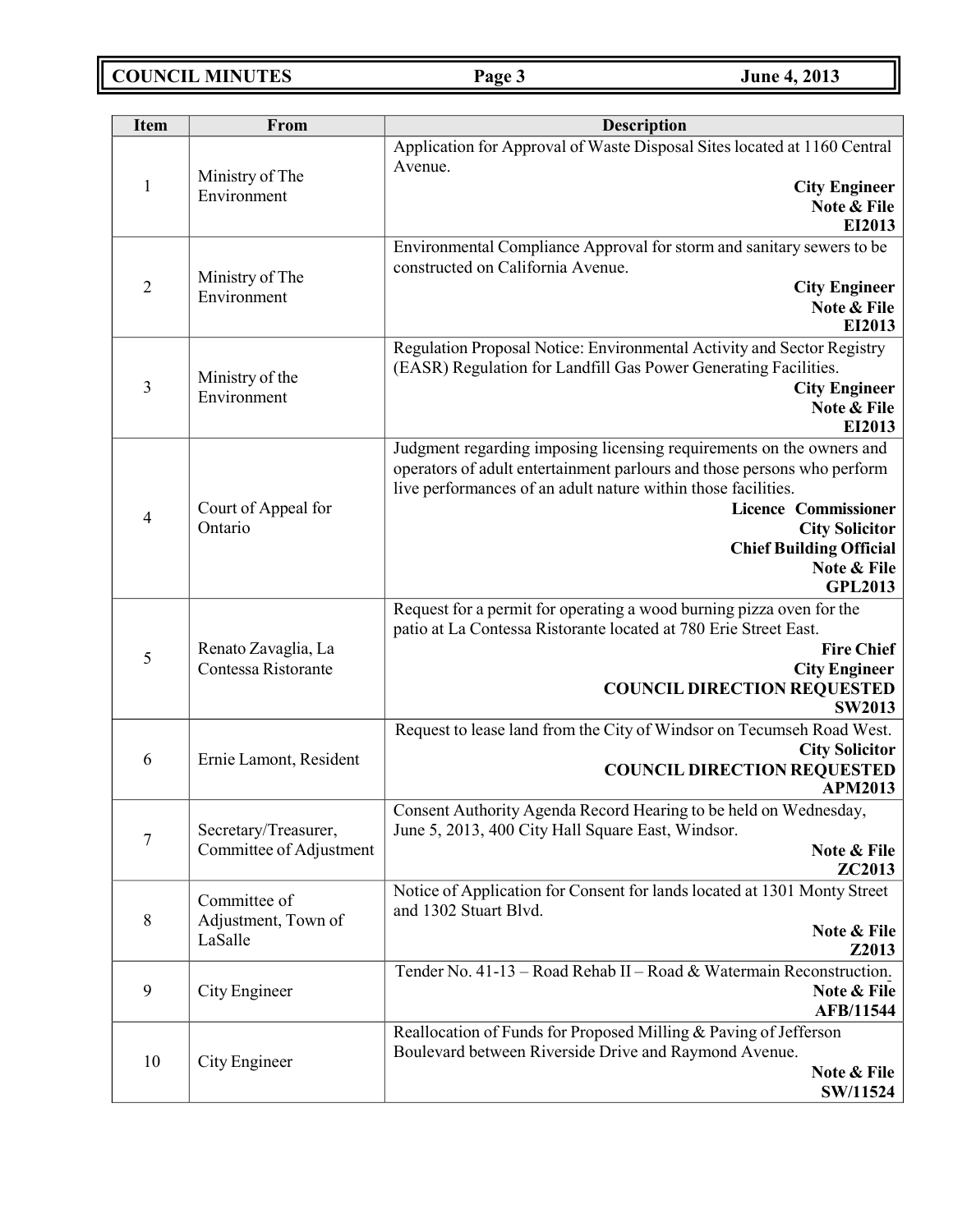**COUNCIL MINUTES Page 4 June 4, 2013**

|    | City Clerk     | Status of the Corporation's Participation in Unpaid and Paid Student and<br>Work Placement Agency Programs in 2012.<br>Note & File<br>AS/7869 |
|----|----------------|-----------------------------------------------------------------------------------------------------------------------------------------------|
| 12 | City Solicitor | Response to CQ11-2013 – Permit Fees for Derelict Properties.<br>Note & File<br><b>SB2013</b>                                                  |

Carried.

## **Consent Agenda**

Moved by Councillor Payne, seconded by Councillor Sleiman, That the following Consent Agenda and the recommendations contained in the administrative reports **BE APPROVED** as amended:

Item 3 Raising Healthy Children: A Healthy Kids Strategy for Windsor-Essex

## **Consent Committee Reports**

| <b>Planning &amp; Economic Development Standing Committee</b> |                |                                                                                                |
|---------------------------------------------------------------|----------------|------------------------------------------------------------------------------------------------|
| No.                                                           |                | <b>Description</b>                                                                             |
| 1                                                             | Report No. 140 | Rezoning, City of Windsor, east side of St. Patrick's Avenue, between                          |
|                                                               |                | Ojibway Street and Kenora Street, from current GD1.4 to RD1.4 with a                           |
|                                                               |                | Holding provision, facilitate development on lots with not less than 18m<br>$(59.06)$ frontage |
| $\overline{2}$                                                | Report No. 141 | Request to close part of St. Antoine Street, west of Bloomfield Road                           |
| 3                                                             | Report No. 145 | Minutes of the International Relations Committee meeting held March 18,                        |
|                                                               |                | 2013                                                                                           |
| $\overline{4}$                                                | Report No. 146 | Minutes of the Windsor Heritage Committee meeting held April 17, 2013                          |
| 5                                                             | Report No. 148 | Report No. 325 of the Windsor Heritage Committee "Windsor Star (south                          |
|                                                               |                | building), 181 Ferry Street Partial Demolition of Heritage-Listed                              |
|                                                               |                | Property (2012 Application)"                                                                   |
| 6                                                             | Report No. 149 | Report No. 326 of the Windsor Heritage Committee (Windsor Municipal                            |
|                                                               |                | Heritage Register – Add Listings)                                                              |
| 7                                                             | Report No. 150 | Report No. 327 of the Windsor Heritage Committee (Increase meetings from                       |
|                                                               |                | quarterly to bi-monthly)                                                                       |
| 8                                                             | Report No. 152 | Minutes of the Windsor Essex County Environment Committee of its                               |
|                                                               |                | meeting held April 4, 2013                                                                     |

| Social Development, Health & Culture Standing Committee |                |                                                                                                                                        |
|---------------------------------------------------------|----------------|----------------------------------------------------------------------------------------------------------------------------------------|
| No.                                                     |                | Description                                                                                                                            |
|                                                         | Report No. 158 | Economic Impact of Culture                                                                                                             |
|                                                         | Report No. 159 | Minutes of the Committee of Management for Huron Lodge Long Term Care<br>Home meeting held March 4, 2013                               |
|                                                         | Report No. 160 | Minutes of the Seniors Advisory Committee meeting held March 20, 2013                                                                  |
| 4                                                       | Report No. 161 | Minutes of the Executive Committee Board of Directors and the Board of<br>Directors, Willistead Manor Inc. meeting held March 21, 2013 |
|                                                         | Report No. 162 | Report No. 85 of the Board of Directors, Willistead Manor Inc.                                                                         |
| 6                                                       | Report No. 163 | Removal and Relocation of Two (2) Murals on 167 Ferry Street, Windsor                                                                  |
|                                                         | Report No. 165 | Loan of carved Tecumseh to the Town of Tecumseh                                                                                        |
|                                                         | Carried.       |                                                                                                                                        |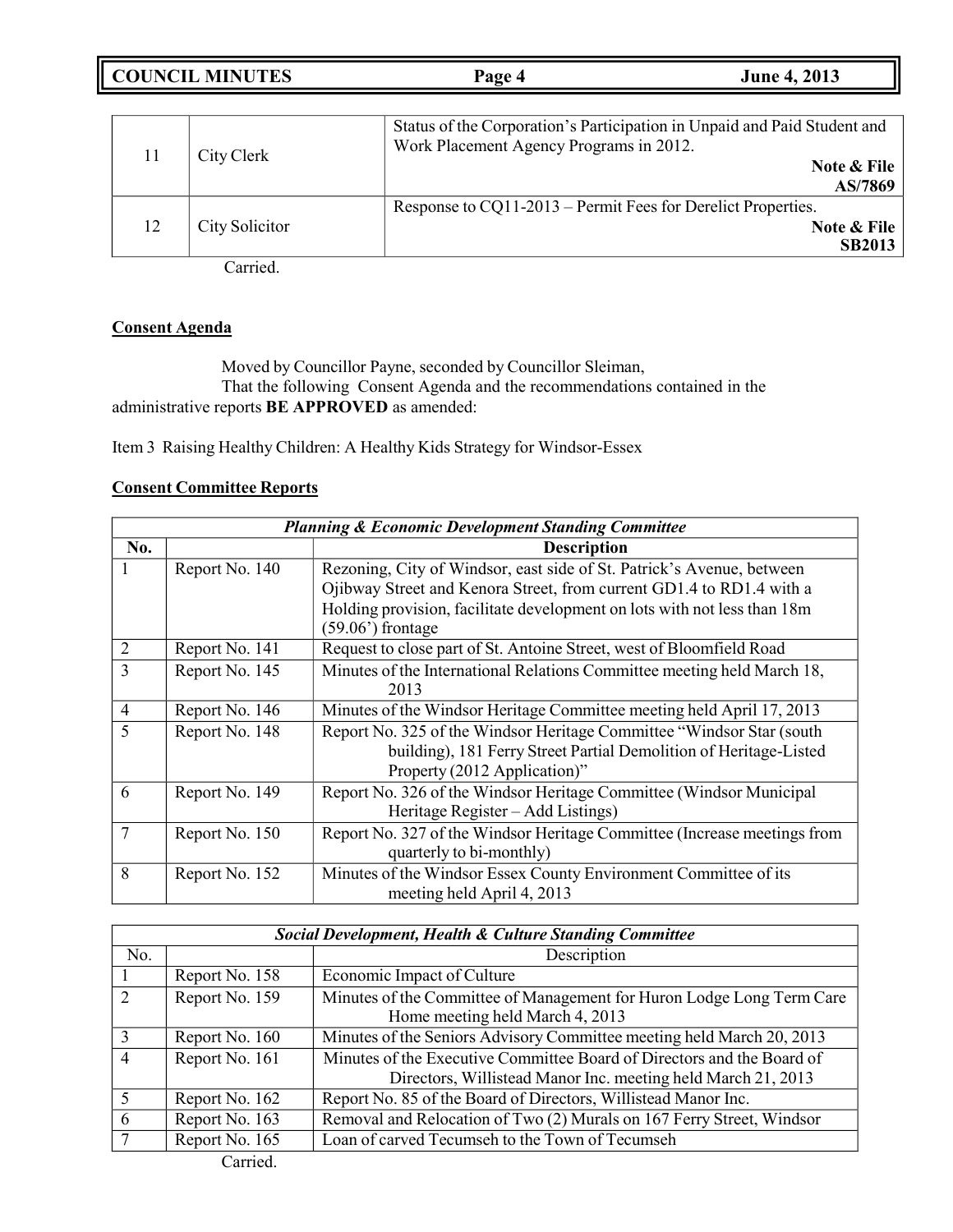## **COUNCIL MINUTES Page 5 June 4, 2013**

### **Deferrals and/or Referrals and Withdrawals**

### **Item 1 Pelissier Street Parking Garage – Ground Level Commercial Rental Units**

At the request of Larry Horwitz, Chair, Downtown Windsor Business Improvement Association this matter is being deferred to a future meeting of Council to allow for further review.

## **APM2013 1**

(For final disposition of this matter, see Clause **CR105/2013** in Schedule "A" attached

hereto.)

### **Item 5 DWBIA – Pelissier Street Parking Garage Proposal**

At the request of Larry Horwitz, Chair, Downtown Windsor Business Improvement Association this matter is being deferred to a future meeting of Council to allow for further review.

### **APM2013 5**

(For final disposition of this matter, see Clause **CR109/2013** in Schedule "A" attached hereto.)

## **Report No. 151 of the Planning and Economic Development Standing Committee (Report No. 71 of Windsor-Essex County Environment Committee – 1223244 Ontario Ltd., Sprucewood Avenue between Ojibway Parkway & Matchette Road)**

At the request of Administration this matter is being deferred to the June 17, 2013 City Council meeting in order to accompany Report No. 140 of the Environment, Transportation & Public Safety Standing Committee which deals with the same issue (WECEC Report No. 71) and should be considered concurrently.

### MB2013

(For final disposition of this matter, see Clause **M200-2013** in Schedule "A" attached hereto.)

### **Presentations & Delegations:**

### **PRESENTATIONS:**

None presented.

### **DELEGATIONS**

## **Report No. 131 of the Environment, Transportation & Public Safety Standing Committee (Rose Street & Westminster Boulevard All-Way Stop Request)**

**Angelo Gertsakis and Dianne Aziz, representing residents of the 2500 & 2600 blocks of Westminster Blvd who are in support of the petition for stop signs on these blocks**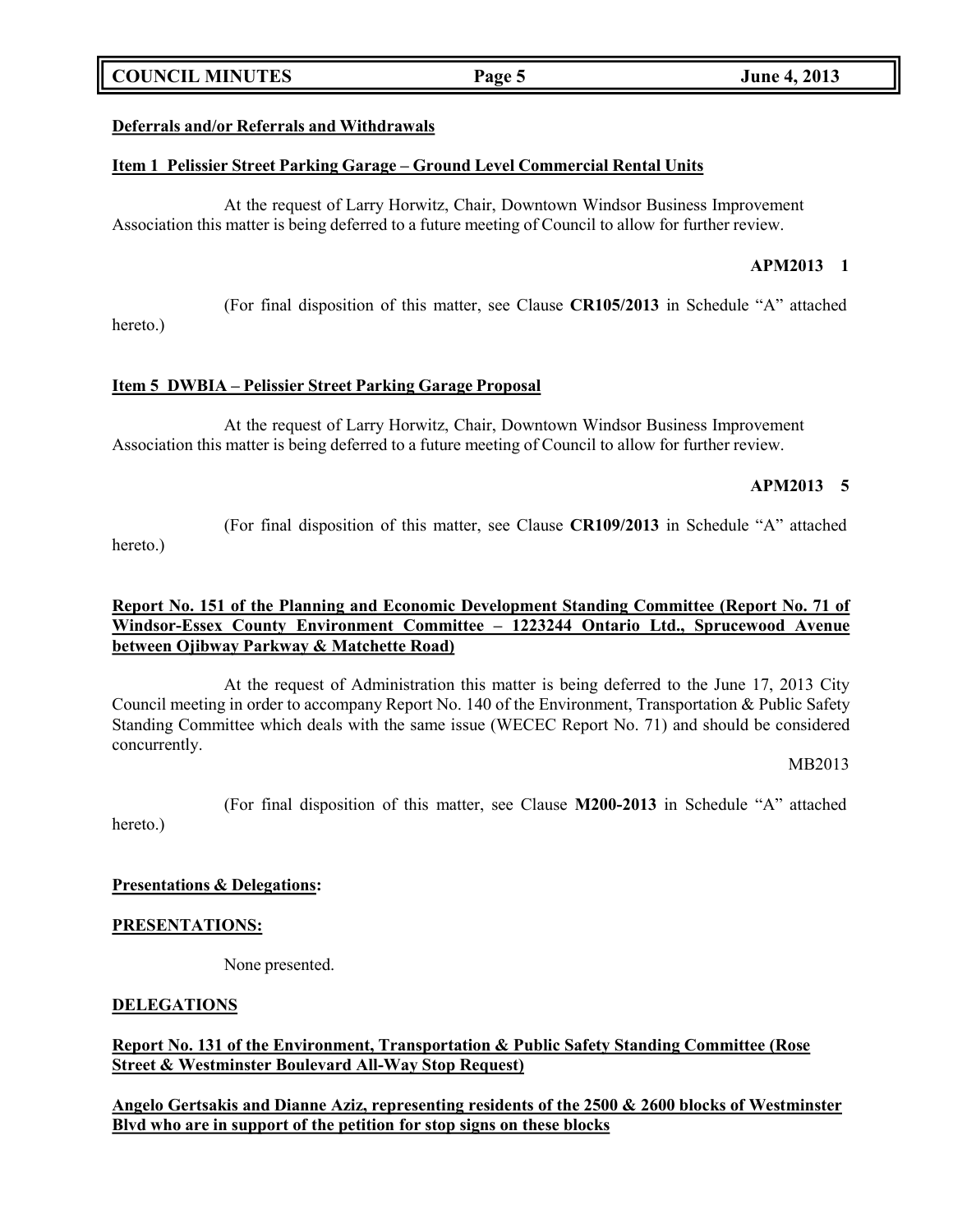| <b>COUNCIL MINUTES</b> | Page 6 | <b>June 4, 2013</b> |
|------------------------|--------|---------------------|
|                        |        |                     |

Angelo Gertsakis and Dianne Aziz, representing residents of the 2500 & 2600 blocks of Westminster Blvd who are in support of the petition for stop signs on these blocks, appear before Council to speak against the administrative recommendation to refer the Westminster Boulevard issues to the updated City of Windsor Traffic Calming Policy once the policy has been adopted, stating that the 2500 and 2600 blocks of Westminster Blvd. are comprised of families and small children, and conclude by stating that an all-way stop is required to ensure the safety of the children and pedestrians who walk along the street.

Report Number 16496 ST2013

(For final disposition of this matter, see **Clause M234-2013** in Schedule "A" attached

hereto.)

## **Options Relative to Provision of Outdoor Furnishing on the Public Right-of-Way**

### **Rodney Godard, Solicitor representing Showstops Inc and John Dignan, Showstops Inc.**

Rodney Godard, Solicitor representing Showstops Inc. and John Dignan, Showstops Inc., appear before Council to speak against the administrative recommendation to issue a request for proposal (RFP) to supply and install outdoor furnishings on the public right-of-way, stating that Showstops have provided street furniture to the City since 1978, and conclude by urging Council to proceed with Option 2 recommended by administration, reminding Council that the City has incurred no capital or maintenance costs for the street furniture supplied and installed by Showstops.

## **Flo Hartleib**

Flo Hartleib, appears before Council to speak against the administrative recommendation to issue a request for proposal (RFP) to supply and install outdoor furnishings on the public right-of-way, stating that Showstops Inc. has always listened to the seniors within the community and provided much needed benches, and concludes by urging Council to renew the existing contract with Showstops.

## **Pam Baksi**

Pam Baksi, volunteer for the Society of the St. Vincent de Paul, appears before Council to speak against the administrative recommendation to issue a request for proposal (RFP) to supply and install outdoor furnishings on the public right-of-way, stating that Showstops has provided ads on the furniture at no cost to the St. Vincent de Paul Society, and concludes by urging Council to renew the existing contract with Showstops Inc.

### **Peggy Ann Bradshaw, Centres for Seniors Windsor**

Peggy Ann Bradsahw, Centres for Seniors Windsor, appears before Council to express support for the 30 years of valuable and quality service that Showstops Inc. has provided to all Transit Windsor riders, and concludes by urging Council to factor in the excellent service that Showstops Inc. has provided since undertaking this function.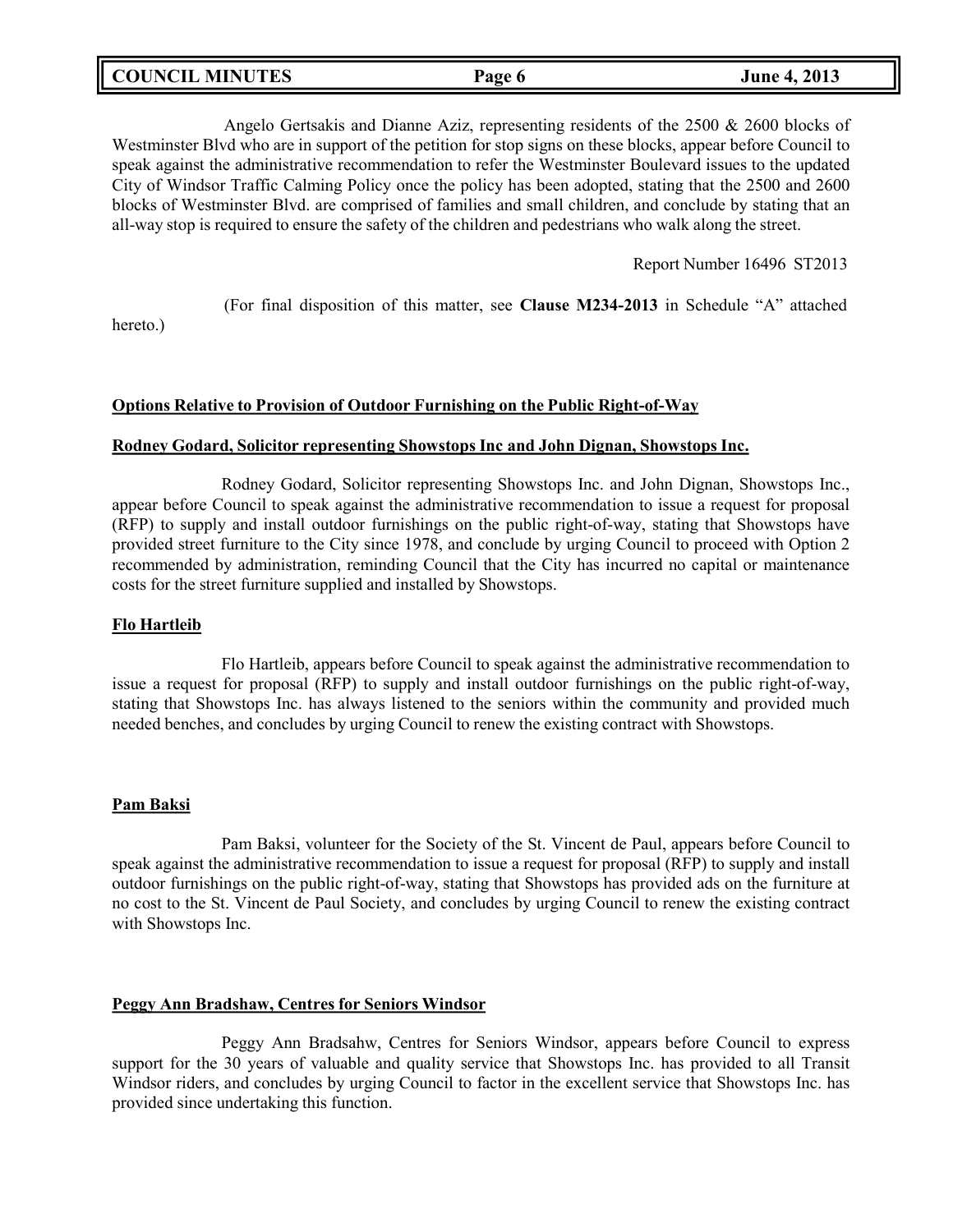**COUNCIL MINUTES Page 7 June 4, 2013**

## **Charlie Hotham, President, Windsor & Essex County Crime Stoppers Inc. and Ron Faukenhauser, Crime Stoppers**

Charlie Hotham, President, Windsor & Essex County Crime Stoppers Inc. and Ron Faukenhauser, Crime Stoppers appear before Council to speak against the administrative recommendation to issue a request for proposal (RFP) to supply and install outdoor furnishings on the public right-of-way, stating that Showstops has provided sign locations for non-profits free of charge, and conclude by urging Council to renew the existing contract with Showstops Inc..

### **Caroline Postma, Executive Director-Wyandotte Town Centre Business Improvement Association**

Caroline Postma, Executive Director-Wyandotte Town Centre Business Improvement Association, appears before Council to speak against the administrative recommendation to issue a request for proposal (RFP) to supply and install outdoor furnishings on the public right-of-way, stating that Showstops has provided recycle bins for her BIA free of charge, and concludes by stating that the service has always been fast and efficient.

Mayor Francis leaves the meeting at 7:35 o'clock p.m. and Councillor Dilkens assumes the Chair.

Mayor Francis returns to the meeting at 7:40 o'clock p.m. and Councillor Dilkens returns to his seat at the Council table.

APM2013 2

(For final disposition of this matter, see Clause **CR106/2013** in Schedule "A" attached hereto.)

## **Regular Business Items (for final disposition of these matters see Schedule "A" attached)**

Item 4 Response to CQ30-2012 – Renovations at Lakeview Park Marina

Report No. 164 of the Social Development, Health & Culture Standing Committee Windsor Craft Beer Fest 2013 Temporary Road Closure of Argyle Road

## **Consideration of Committee Reports**

Moved by Councillor Gignac, seconded by Councillor Halberstadt,

**M215-2013** That the **Report of the special In-camera** meeting held June 4, 2013, **BE ADOPTED** as presented. Carried.

Councillor Jones was absent from the meeting when the vote was taken on this matter.

ACO2013

### **By-laws**

Moved by Councillor Hatfield, seconded by Councillor Dilkens,

That the following By-laws No. 83-2013 through 86-2013 (inclusive), be introduced and read a first and second time: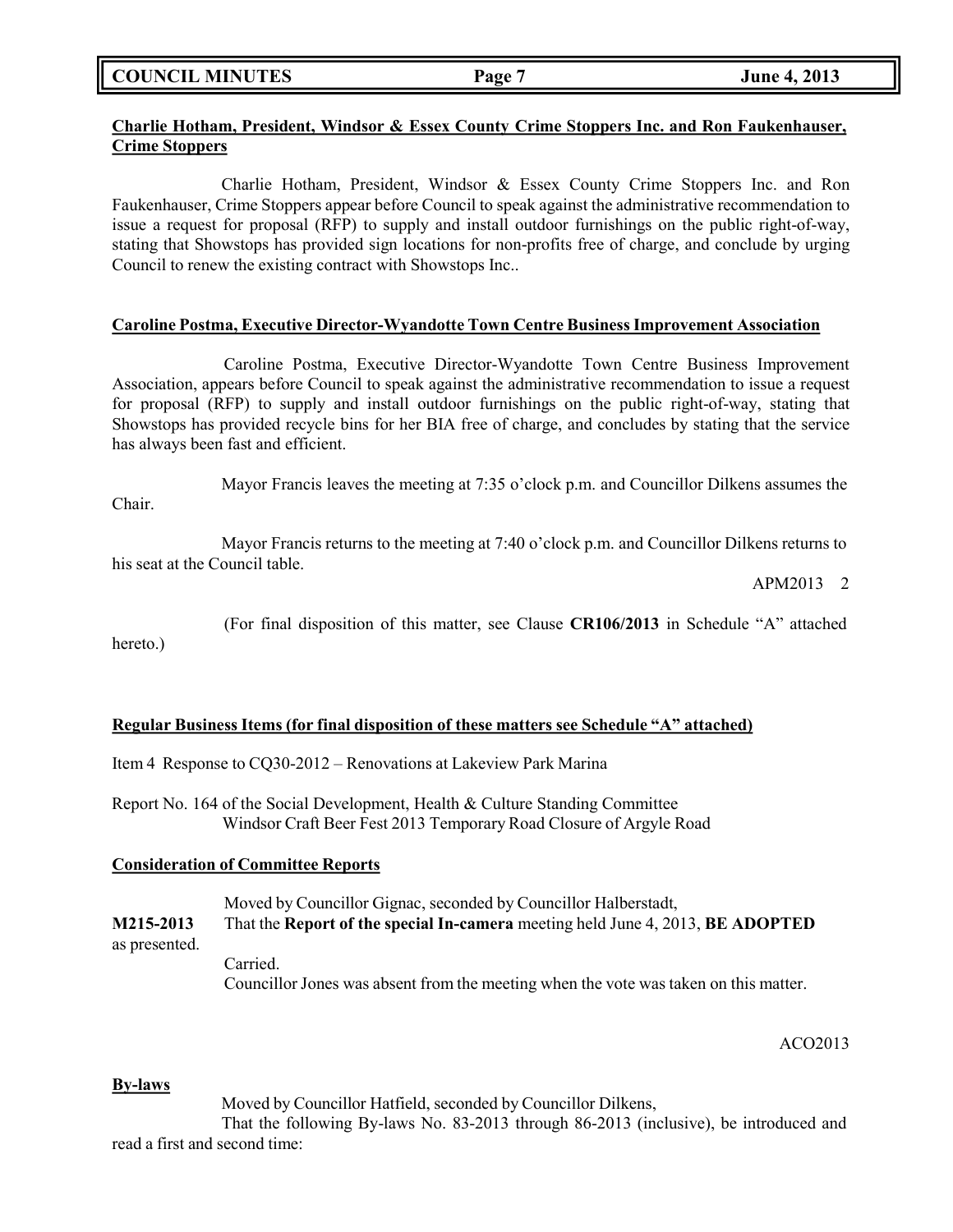| <b>COUNCIL MINUTES</b> |          | Page 8                                                                                                                                                                                                                                                  | <b>June 4, 2013</b> |
|------------------------|----------|---------------------------------------------------------------------------------------------------------------------------------------------------------------------------------------------------------------------------------------------------------|---------------------|
| 83-2013                |          | "A BY-LAW TO APPOINT MUNICIPAL BY-LAW ENFORCEMENT OFFICERS TO<br>ENFORCE PARKING BY-LAW 9023 IN THE CITY OF WINDSOR", authorized by<br>CAO2236, approved May 14, 2013                                                                                   |                     |
| 84-2013                |          | "A BY-LAW TO FURTHER AMEND BY-LAW NUMBER 9148 BEING A BY-LAW<br>TO REGULATE TRAFFIC WITHIN THE LIMITS OF THE CITY OF WINDSOR",<br>authorized by M124-2013, adopted on April 8, 2013                                                                     |                     |
| 85-2013                |          | "A BY-LAW TO FURTHER AMEND BY-LAW 9023 BEING A BY-LAW TO<br>REGULATE VEHICULAR PARKING WITHIN THE LIMITS OF THE CITY OF<br>WINDSOR ON MUNICIPAL STREETS, MUNICIPAL PARKING LOTS AND<br>PRIVATE PROPERTIES", authorized by CAO2329, approved May 9, 2013 |                     |
| 86-2013                |          | "A BY-LAW TO CONFIRM THE PROCEEDINGS OF THE COUNCIL OF THE<br>CORPORATION OF THE CITY OF WINDSOR AT ITS MEETING HELD ON THE<br>FOURTH DAY OF JUNE, 2013"                                                                                                |                     |
|                        | Carried. | Councillor Jones was absent from the meeting when the vote was taken on this matter.                                                                                                                                                                    |                     |

Moved by Councillor Maghnieh, seconded by Councillor Marra,

That the Committee of the Whole does now rise and report to Council respecting the business items considered by the Committee:

- **1) Communication Items (as amended)**
- **2) Consent Agenda (as amended)**
- **3) Items Deferred**
- **Items Referred**

- **5) Committee Reports (as presented)**
- **6) By-laws given first and second readings (as presented)**

Carried. Councillor Jones was absent from the meeting when the vote was taken on this matter

## **Notices of Motion**

None presented.

## **Third Reading of By-laws**

Moved by Councillor Payne, seconded by Councillor Sleiman,

That the following By-laws No. 83-2013 through 86-2013 (inclusive), having been read a first and second time be now read a third time and finally passed and that the Mayor and Deputy Clerk **BE AUTHORIZED** to sign and seal the same notwithstanding any contrary provision of the Council.

Carried.

Councillor Jones was absent from the meeting when the vote was taken on this matter.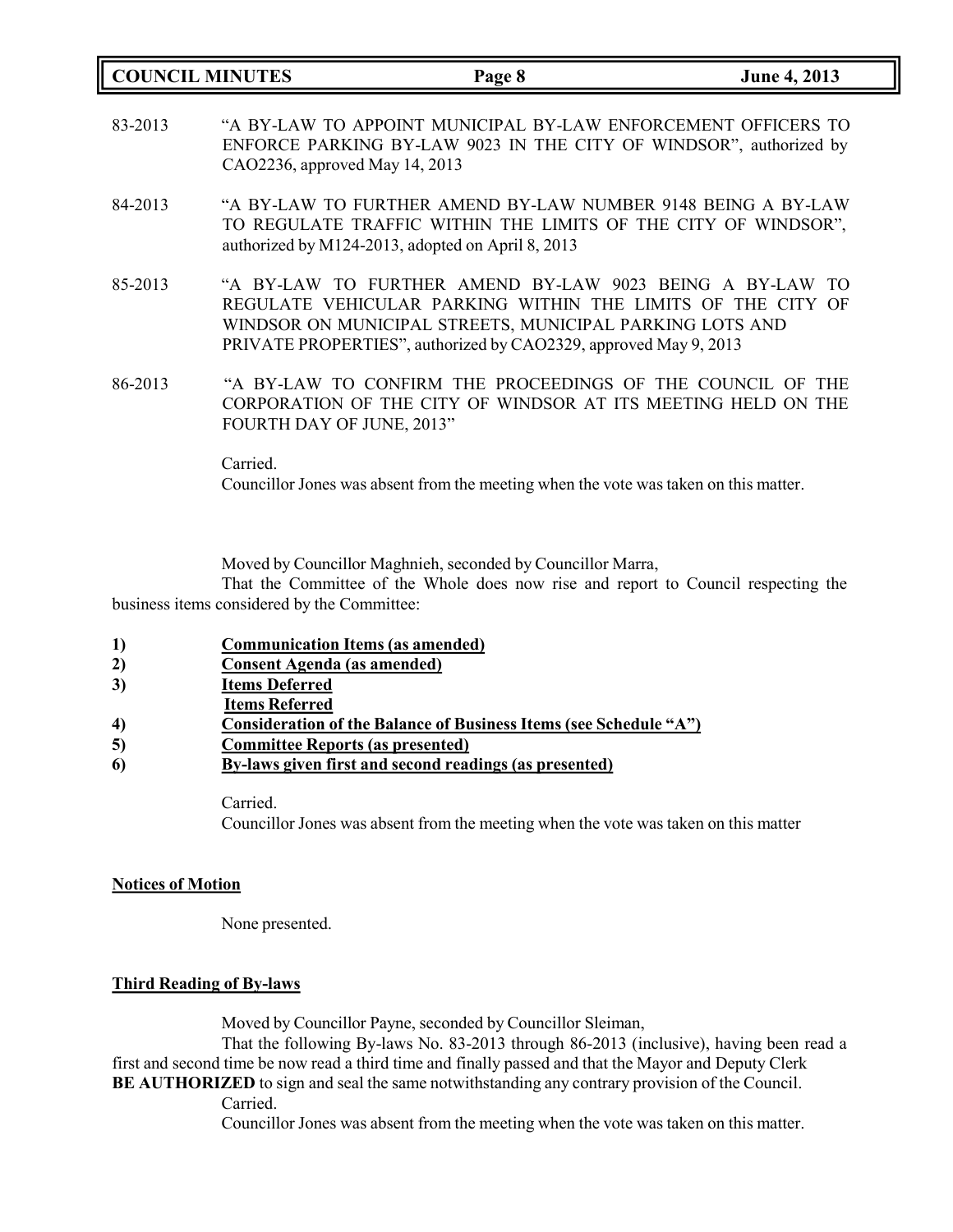### **Petitions**

None presented.

### **Council Questions**

Moved by Councillor Gignac, seconded by Councillor Halberstadt,

**M216-2013** That the following Council Question by Councillor Jones **BE APPROVED**, and that Administration **BE DIRECTED** to proceed with the necessary actions to respond to the Council Question in the form of a written report, consistent with Council's instructions, and in accordance with Section 17.1 of the Procedure By-law 98-2011:

## **CQ18-2013**

Asks that the Planning Department report back with options such as expression of interest (EOI) that will benefit the community for the reuse of property at 363 Mill Street former Fire Station #6.

MBA/3558

Carried.

Councillor Jones was absent from the meeting when the vote was taken on this matter.

Moved by Councillor Gignac, seconded by Councillor Halberstadt,

**M217-2013** That the following Council Question by Councillor Valentinis **BE APPROVED**, and that Administration **BE DIRECTED** to proceed with the necessary actions to respond to the Council Question in the form of written report, consistent with Council's instructions, and in accordance with Section 17.1 of the Procedure By-law 98-2011:

### **CQ19-2013**

RE: 20 Tuscarora Asks if the City through its Housing & Children's Services Department funding or subsidizing any of the tenants re: rental payments?

GH2013

Carried. Councillor Jones was absent from the meeting when the vote was taken on this matter.

## **Adjournment**

Moved by Councillor Hatfield, seconded by Councillor Dilkens,

That this Council meeting stand adjourned until the next regular meeting of Council or at the call of the Mayor.

Carried.

Councillor Jones was absent from the meeting when the vote was taken on this matter.

Accordingly, the meeting is adjourned at 9:20o'clock p.m.

## **MAYOR**

**DEPUTY CLERK**

## **THIS IS A DRAFT COPY**

**SUPERVISOR OF COUNCIL SERVICES/DEPUTY CITY CLERK**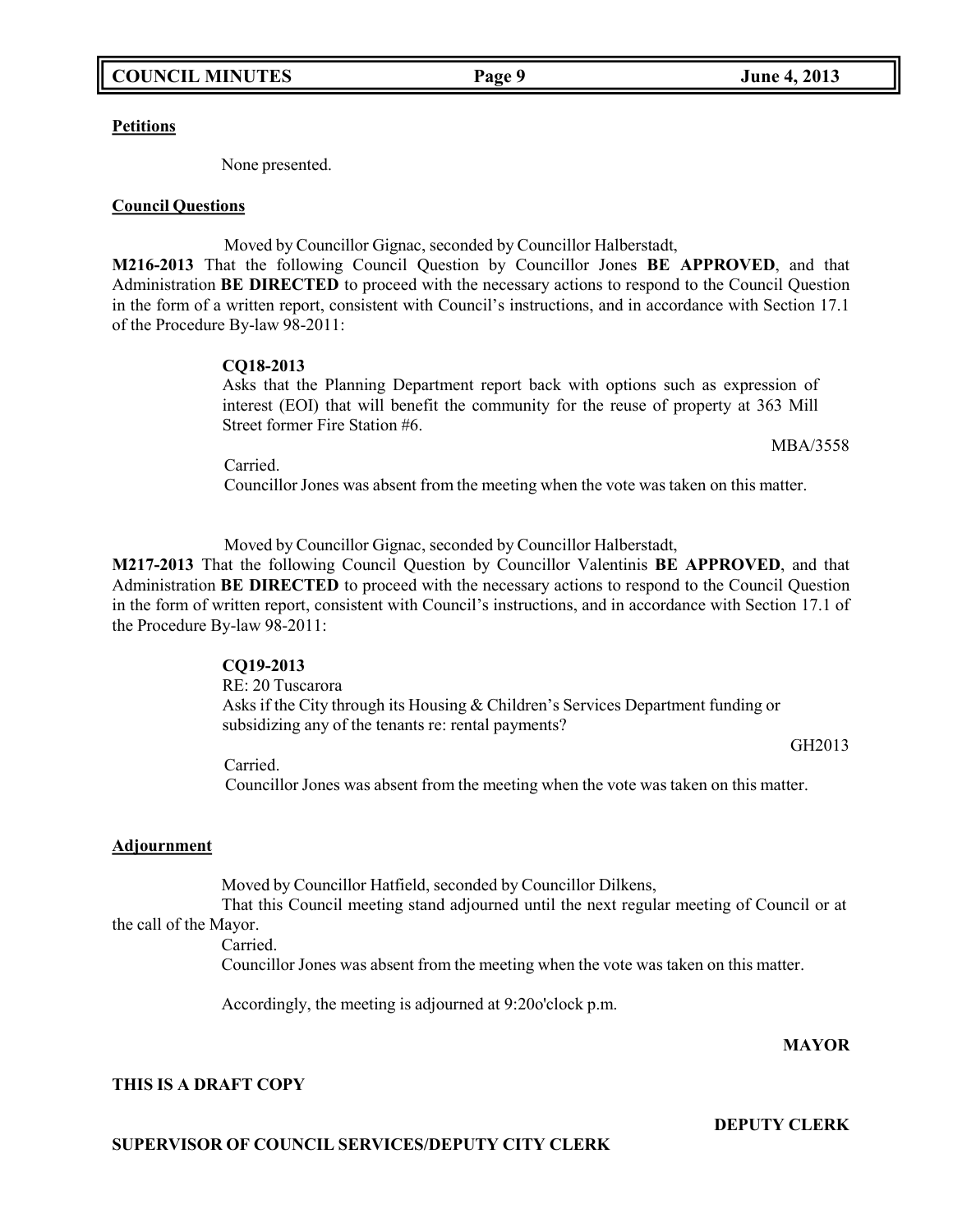# **COUNCIL MINUTES Page 10 June 4, 2013**

Marra Dilkens

### CR105/2013

THAT the report of the City Solicitor dated February 19, 2013 entitled "Pelissier Street Parking Garage – Ground Level Commercial Rental Units" **BE DEFERRED** to a future meeting of Council to allow the Downtown Windsor Business Association (DWBIA) to review the proposal.

Carried.

## Report Number **16334 APM2013 1**

Payne Valentinis

CR106/2013

That the report of the City Engineer dated April 26, 2013 entitled "Options Relative to Provision of Outdoor Furnishing on the Public Right-of-Way" **BE RECEIVED**; and further,

That Option 2 **BE APPROVED AS AMENDED** and in principle, to reflect that this would be a "new contract", subject to terms and conditions agreed to between Showstops Inc. and Administration; and further,

That these proposed terms and conditions **BE BROUGHT BACK** to Council for final approval.

Carried.

At the request of Mayor Francis a **recorded vote** is taken:

## **RESULTS OF RECORDED VOTE:**

|              | In Favour Councillors Halberstadt, Valentinis, Marra, Gignac, Hatfield, Payne and Maghnieh |
|--------------|--------------------------------------------------------------------------------------------|
|              | Opposed Mayor Francis and Councillor Dilkens                                               |
| Abstain None |                                                                                            |
|              | Absent Councillor Jones                                                                    |

## Report Number **16446 SE2013 2**

Payne Sleiman

CR107/2013

THAT City Council **ENDORSE** Raising Healthy Children: A Healthy Kids Strategy for Windsor-Essex, a proposal of the Windsor Essex County Health Unit; and

THAT a joint letter of support signed by the Mayor and Warden of Essex County **BE SENT** to Deb Matthews, Minister of Health and Long Term Care and copied to other parties identified by the Health Unit.

Carried.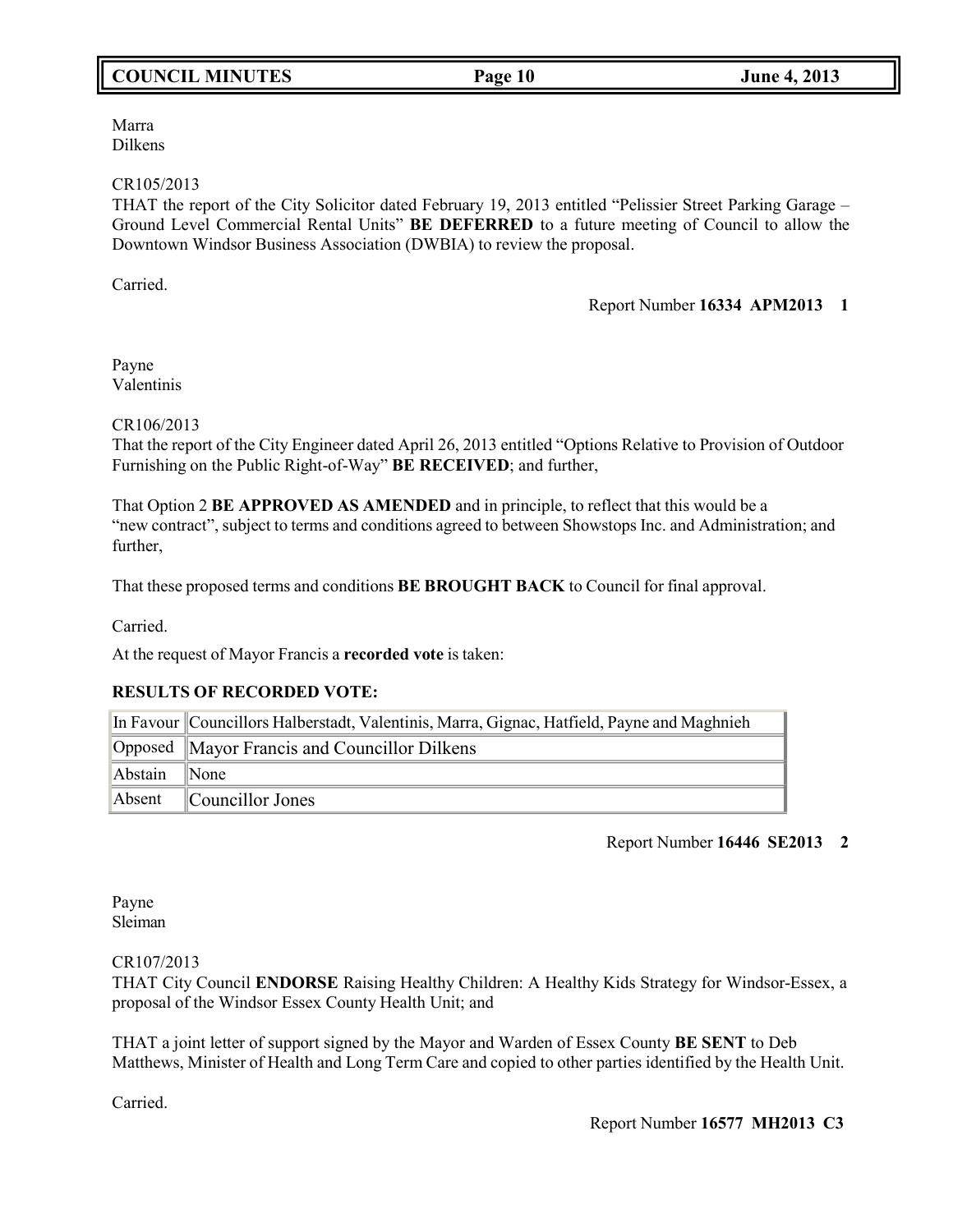# **COUNCIL MINUTES Page 11 June 4, 2013**

Gignac Hatfield

CR108/2013

**THAT** the report on proposed renovations at Lakeview Park Marina dated April 24, 2013 **BE RECEIVED** and further;

**THAT** the following priority capital projects in the total amount of \$465,765 **BE APPROVED**:

- 1. Replacement of Fuel Tanks Placeholder
- 2. Installation of Controlled Access Gates along the docks
- 3. Reconfiguration of Docks (phase 2)

**AND THAT** the funding for these projects be taken from the following funding sources:

- 1. 2013 approved capital budget (\$300,000)
- 2. Lakeview Park Marina Capital Project # 7061146 (\$159,165)
- 3. Lakeview Park Marina Reserve (\$6,600)

**AND FURTHER, THAT** Administration **BE DIRECTED** to pursue additional sources of funding for the replacement of the fuel tanks and further;

**THAT** administration **BE DIRECTED** to prepare a report on options for Wi-Fi Service at Lakeview park Marina.

Carried.

Report Number **16390 SR2013 C4**

Marra Dilkens

CR109/2013

THAT the report of the City Engineer dated May 27, 2013 entitled "Pelissier Street Parking Garage Proposal " **BE DEFERRED** to a future meeting of Council to allow the DWBIA to review the proposal.

Carried.

Report Number **16581 APM2013 5**

## **STANDING COMMITTEE RESOLUTIONS**

Moved by Councillor Payne, seconded by Councillor Sleiman,

**M218-2013** That **Report No. 140 of the Planning & Economic Development Standing Committee Standing Committee** of its meeting held May 13, 2013 regarding "Rezoning, City of Windsor, east side of St. Patrick's Avenue, between Ojibway Street and Kenora Street, from current GD1.4 to RD1.4 with a Holding provision, facilitate development on lots with not less than 18m (59.06') frontage"

**BE ADOPTED** as presented.

Carried.

Report Number 16534 ZB/11661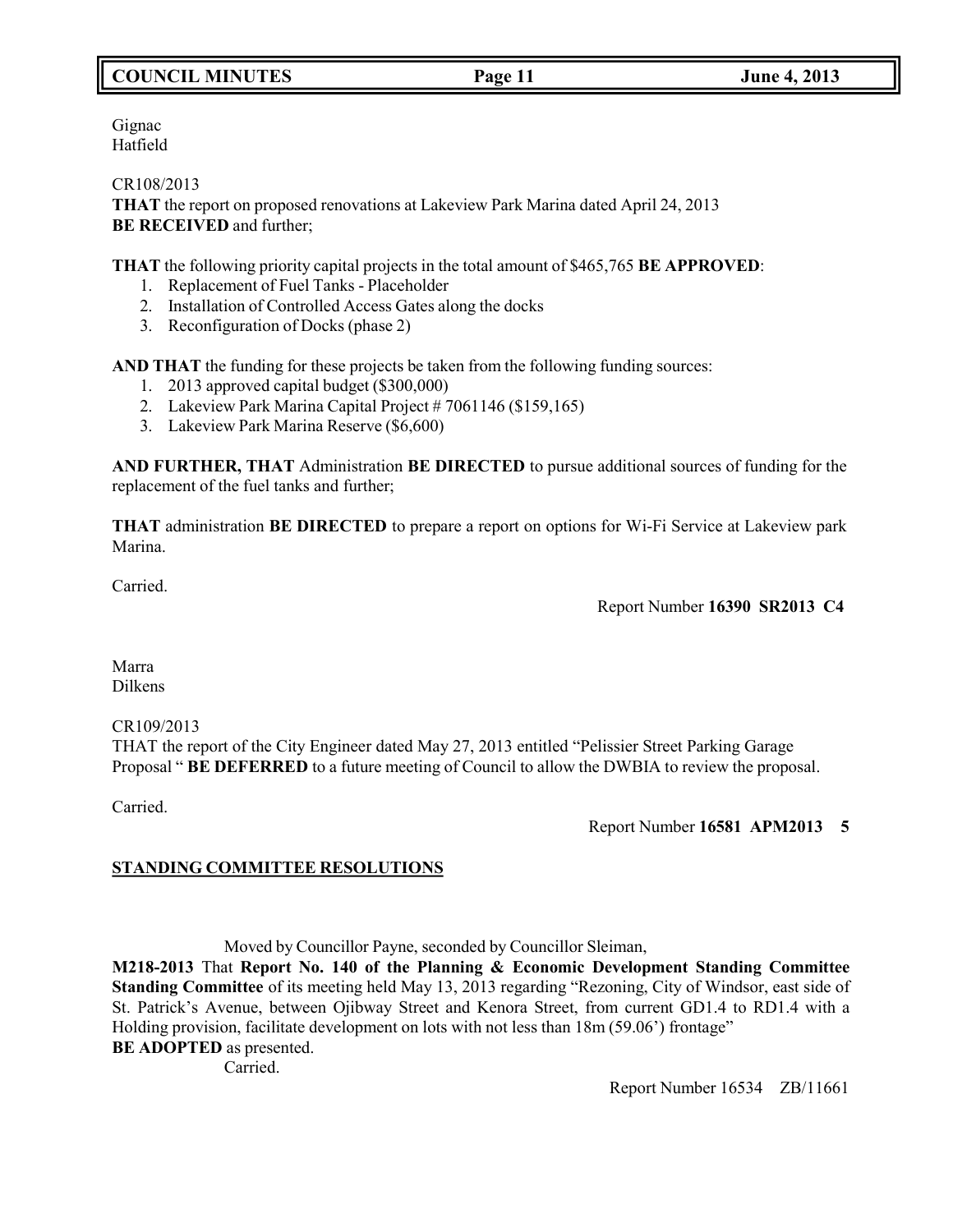| <b>COUNCIL MINUTES</b> | Page 12 | <b>June 4, 2013</b> |
|------------------------|---------|---------------------|

Moved by Councillor Payne, seconded by Councillor Sleiman, **M219-2013** That **Report No. 141 of the Planning & Economic Development Standing Committee Standing Committee** of its meeting held May 13, 2013 regarding "Request to close part of St. Antoine Street, west of Bloomfield Road frontage" **BE ADOPTED** as presented. Carried. Report Number 16489 SAA2013 Appendices CC-1636 Moved by Councillor Payne, seconded by Councillor Sleiman, **M220-2013** That **Report No. 145 of the Planning & Economic Development Standing Committee Standing Committee** of its meeting held May 13, 2013 regarding "Minutes of the International Relations Committee meeting held March 18, 2013" **BE ADOPTED** as presented. Carried. Moved by Councillor Payne, seconded by Councillor Sleiman, **M221-2013** That **Report No. 146 of the Planning & Economic Development Standing Committee Standing Committee** of its meeting held May 13, 2013 regarding "Minutes of the Windsor Heritage Committee meeting held April 17, 2013" **BE ADOPTED** as presented.

Carried.

MB2013

Moved by Councillor Payne, seconded by Councillor Sleiman,

**M222-2013** That **Report No. 148 of the Planning & Economic Development Standing Committee Standing Committee** of its meeting held May 13, 2013 regarding "Report No. 325 of the Windsor Heritage Committee "Windsor Star (south building), 181 Ferry Street Partial Demolition of Heritage-Listed Property (2012 Application)" **BE ADOPTED** as presented.

Carried.

Moved by Councillor Payne, seconded by Councillor Sleiman,

**M223-2013** That **Report No. 149 of the Planning & Economic Development Standing Committee Standing Committee** of its meeting held May 13, 2013 regarding "Report No. 326 of the Windsor Heritage Committee (Windsor Municipal Heritage Register – Add Listings)" **BE ADOPTED** as presented.

Carried.

Report Number 16542 MB2013

Report Number 16541 MB2013

Moved by Councillor Payne, seconded by Councillor Sleiman,

**M224-2013** That **Report No. 150 of the Planning & Economic Development Standing Committee** of its meeting held April 14, 2013 regarding "Report No. 327 of the Windsor Heritage Committee (Increase meetings from quarterly to bi-monthly)" **BE ADOPTED** as presented.

Carried.

Report Number 16542 MB2013

MB2013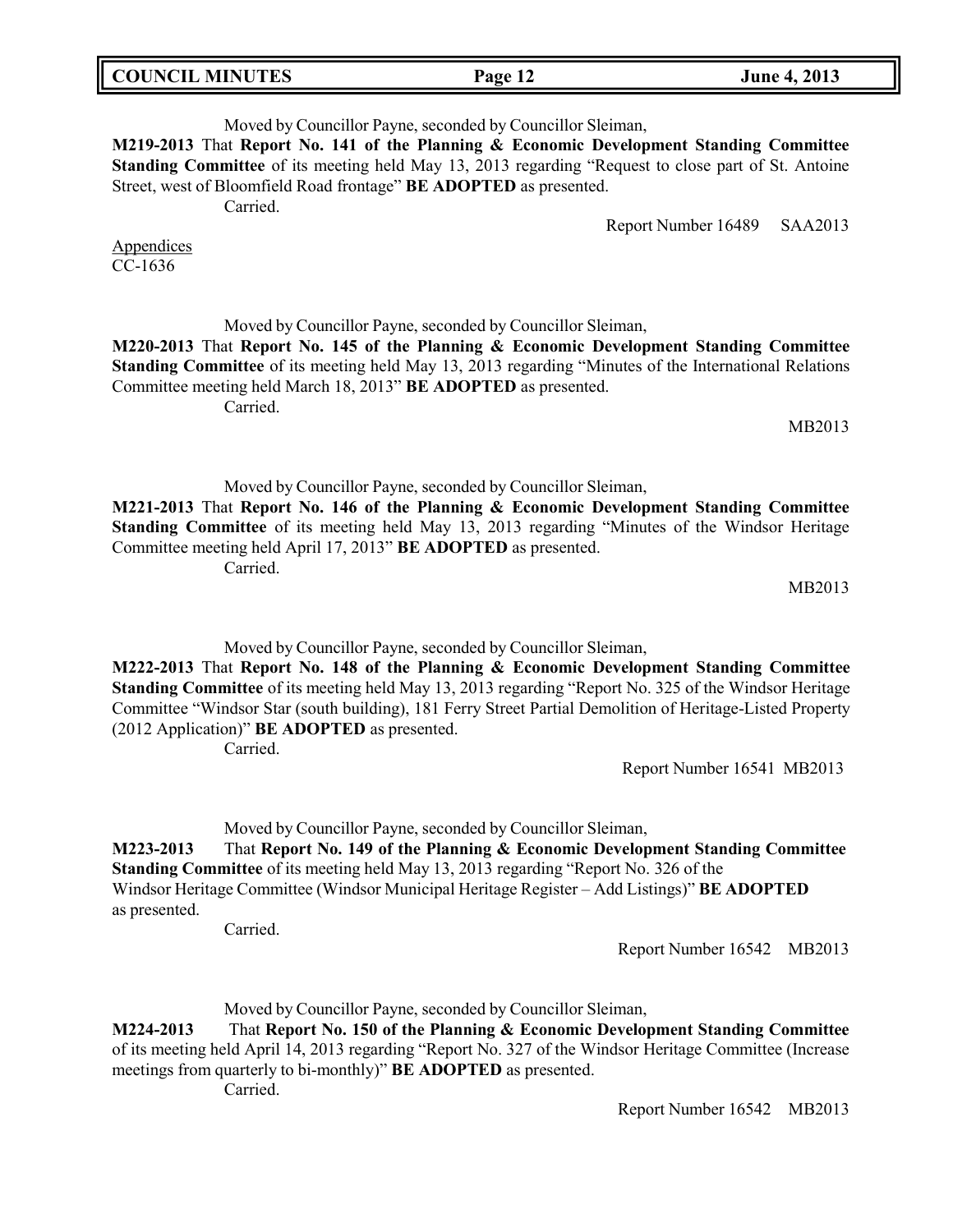| <b>COUNCIL MINUTES</b>        | Page 13                                                                | <b>June 4, 2013</b> |
|-------------------------------|------------------------------------------------------------------------|---------------------|
| $\sim$ $\sim$<br>$\mathbf{r}$ | $\sim$ $\sim$<br>$\sim$ $\sim$ $\sim$ $\sim$ $\sim$ $\sim$<br>$\cdots$ |                     |

Moved by Councillor Payne, seconded by Councillor Sleiman, **M200-2013** That **Report No. 151 of the Planning & Economic Development Standing Committee** of its meeting held April 14, 2013 regarding "Report No. 71 of the Windsor-Essex County Environment Committee" **BE DEFERRED** to the June 17, 2013 meeting of Council. Carried.

Moved by Councillor Payne, seconded by Councillor Sleiman, **M225-2013** That **Report No. 152 of the Planning & Economic Development Standing Committee** of its meeting held April 14, 2013 regarding "Minutes of the Windsor Essex County Environment Committee of its meeting held April 4, 2013" **BE ADOPTED** as presented. Carried.

MB2013

MB2013

Moved by Councillor Payne, seconded by Councillor Sleiman, **M226-2013** That **Report No. 158 of the Social Development, Health & Culture Standing Committee** of its meeting held May 8, 2013 regarding "Economic Impact of Culture" **BE ADOPTED** as presented.

Carried.

Moved by Councillor Payne, seconded by Councillor Sleiman,

**M227-2013** That **Report No. 159 of the Social Development, Health & Culture Standing Committee** of its meeting held May 8, 2013 regarding "Minutes of the Committee of Management for Huron Lodge Long Term Care Home meeting held March 4, 2013" **BE ADOPTED** as presented. Carried.

Moved by Councillor Payne, seconded by Councillor Sleiman,

**M228-2013** That **Report No. 160 of the Social Development, Health & Culture Standing Committee** of its meeting held May 8, 2013 regarding "Minutes of the Seniors Advisory Committee meeting held March 20, 2013" **BE ADOPTED** as presented.

Carried.

Moved by Councillor Payne, seconded by Councillor Sleiman,

**M229-2013** That **Report No. 161 of the Social Development, Health & Culture Standing Committee** of its meeting held May 8, 2013 regarding "Minutes of the Executive Committee Board of Directors and the Board of Directors, Willistead Manor Inc. meeting held March 21, 2013" **BE ADOPTED** as presented.

Carried.

MB2013

MB2013

MB2013

MB2013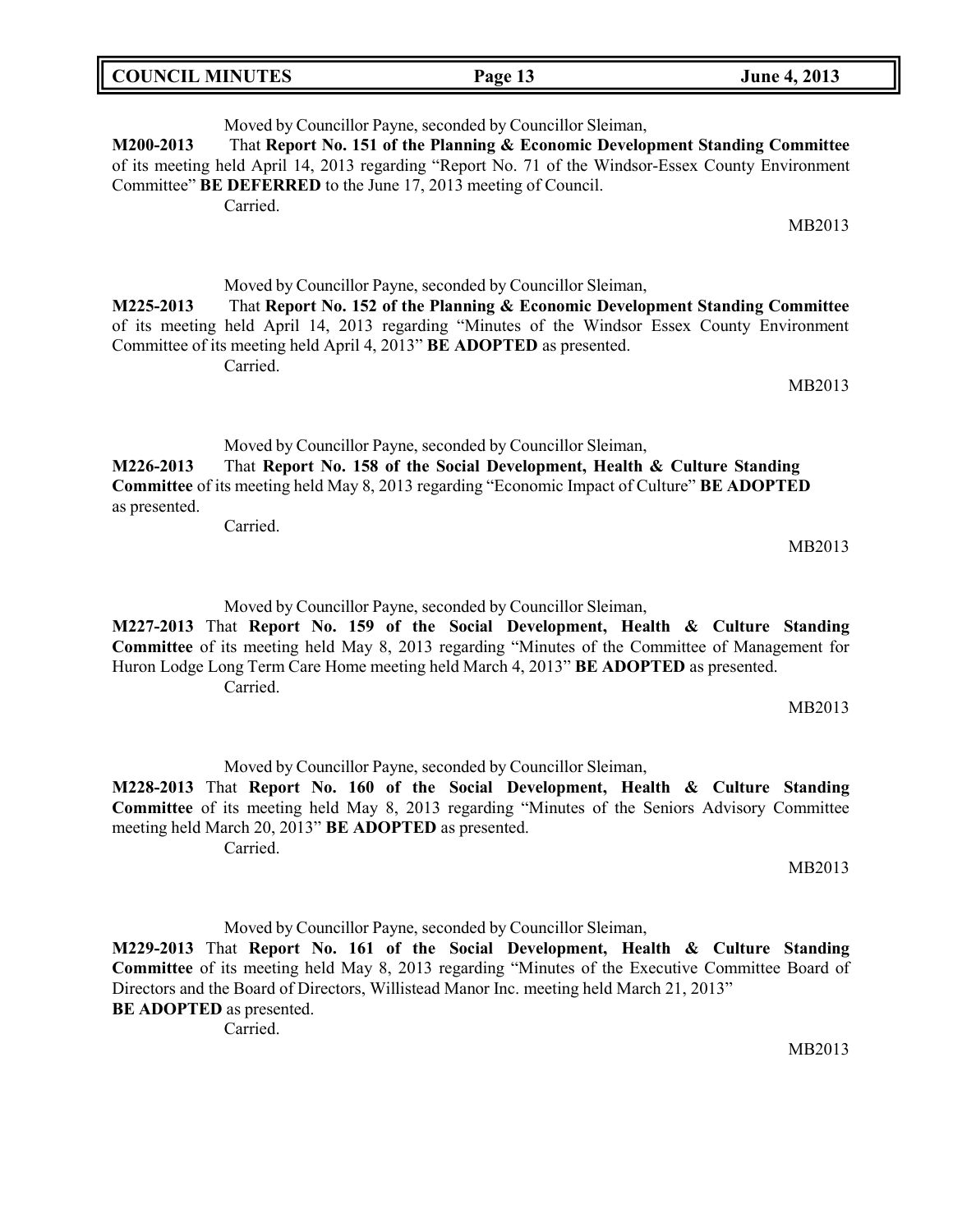| <b>COUNCIL MINUTES</b> | Page 14 | <b>June 4, 2013</b> |
|------------------------|---------|---------------------|
|                        |         |                     |

Moved by Councillor Payne, seconded by Councillor Sleiman,

**M230-2013** That **Report No. 162 of the Social Development, Health & Culture Standing Committee** of its meeting held May 8, 2013 regarding "Report No. 85 of the Board of Directors, Willistead Manor Inc." **BE ADOPTED** as presented.

Carried.

MB2013

Moved by Councillor Payne, seconded by Councillor Sleiman, **M231-2013** That **Report No. 163 of the Social Development, Health & Culture Standing Committee** of its meeting held May 8, 2013 regarding "Removal and Relocation of Two (2) Murals on 167 Ferry Street, Windsor" **BE ADOPTED** as presented.

Carried.

Report Number 16464 GFG/6921

Moved by Councillor Payne, seconded by Councillor Sleiman,

**M232-2013** That **Report No. 164 of the Social Development, Health & Culture Standing Committee** of its meeting held May 8, 2013 regarding "Windsor Craft Beer Fest 2013 Temporary Road Closure of Argyle Road" **BE ADOPTED** as presented.

Carried.

Report Number 16475 SAS2013 SR2013

Moved by Councillor Payne, seconded by Councillor Sleiman,

**M233-2013** That **Report No. 165 of the Social Development, Health & Culture Standing Committee** of its meeting held May 8, 2013 regarding "Loan of carved Tecumseh to the Town of Tecumseh" **BE ADOPTED** as presented.

Carried.

Report Number 16458 APM/9745

Moved by Councillor Payne, seconded by Councillor Sleiman,

**M234-2013** That **Report No. 131 of the Environment, Transportation & Public Safety Standing Committee** of its meeting held April 24, 2013 regarding "Rose Street & Westminster Boulevard All-Way Stop Request" **BE ADOPTED** as presented.

Carried.

Report Number 16496 ST2013

### **STANDING COMMITTEE REPORTS**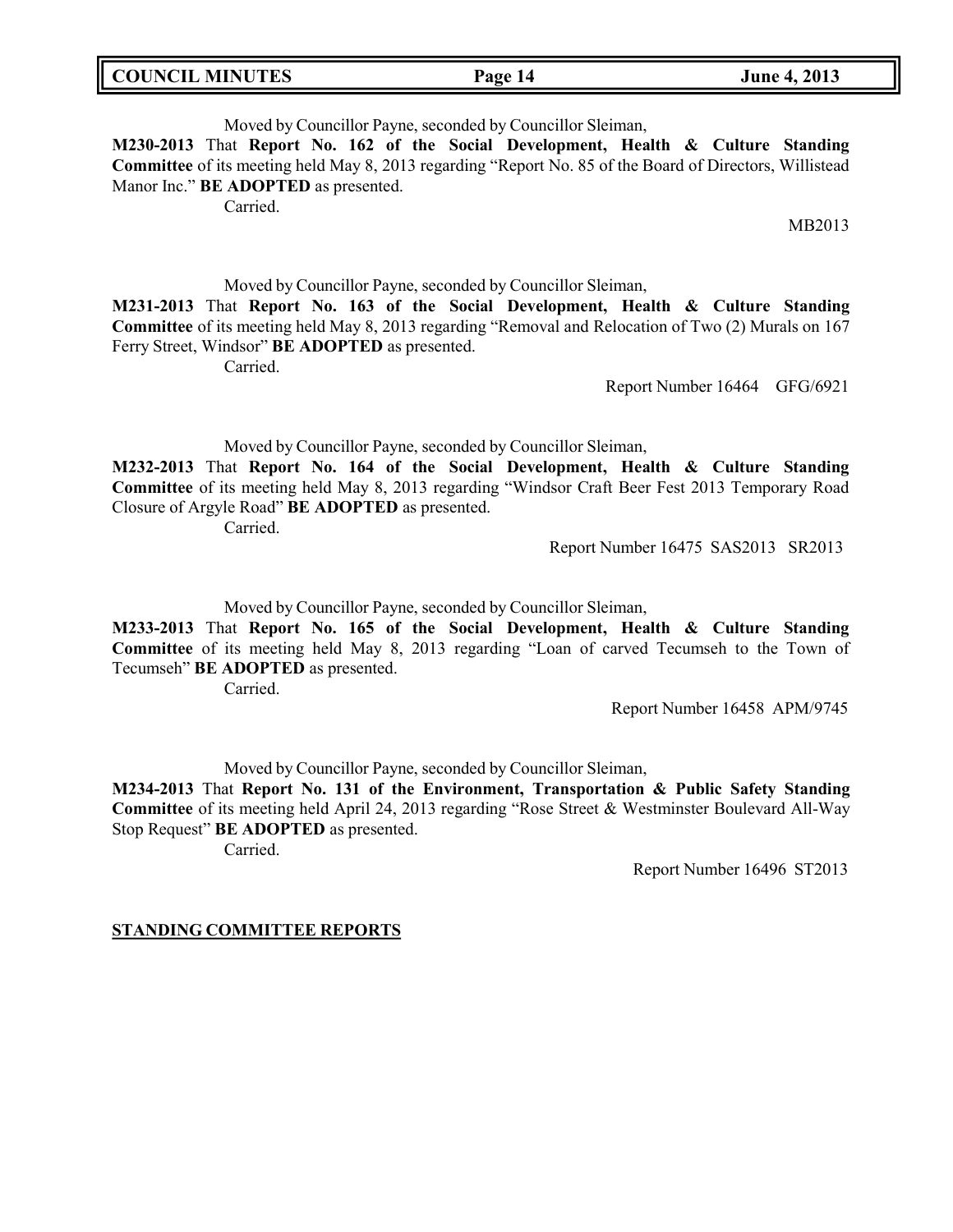**Adopted by Council at its meeting held June 4, 2013 [M218-2013]** /AA Windsor, Ontario June 4, 2013

# **REPORT NO. 140** of the **PLANNING & ECONOMIC DEVELOPMENT STANDING COMMITTEE** of its meeting held May 13, 2013

| <b>Present:</b> | <b>Councillor Drew Dilkens</b>      |  |
|-----------------|-------------------------------------|--|
|                 | <b>Councillor Percy Hatfield</b>    |  |
|                 | <b>Councillor Bill Marra, Chair</b> |  |
|                 | <b>Councillor Ed Sleiman</b>        |  |
|                 | <b>Cheryl Cross-Leal</b>            |  |
| <b>Regrets:</b> | <b>Councillor Hilary Payne</b>      |  |
|                 | <b>Merrill Baker</b>                |  |
|                 | <b>Barbara Bjarneson</b>            |  |

That the following recommendations of the Planning & Economic Development Standing Committee **BE APPROVED** as follows**:**

Moved by Councillor Hatfield, seconded by Councillor Sleiman

**THAT** an amendment to Zoning By-law 8600 **BE APPROVED** amending the zoning of Lots 152 to 181, Plan 973 located on the east side of St. Patrick's Avenue, between Ojibway Street and Kenora Street from Green District (GD) 1.4 zone category to Residential (RD) 1.4 with a Holding provision ensure the following provisions are met:

i) The owners shall complete an Environmental Evaluation Report (EER)

ii) All development within the Woodland Residential area shall require Site Plan Agreement registered on title pursuant to the Planning Act. The recommendations and mitigation measures of the EER shall be included within a registered site plan agreement, to the satisfaction of the City Planner, in consultation with the Essex Region Conservation Authority

iii) As part of the Site Plan Approval Process the owner shall prepare a landscape plan which shall also include the following:

- (a) a plan showing the inventory of existing trees, their location, size, species and condition;
- (b) the relationship of the trees to all proposed buildings and paved areas;
- (c) an identification of which trees are to be removed and which are to be retained and maintained;
- (d) an analysis demonstrating how the long term survival of the retained trees is to be ensured.
- iv) Provision of full municipal services.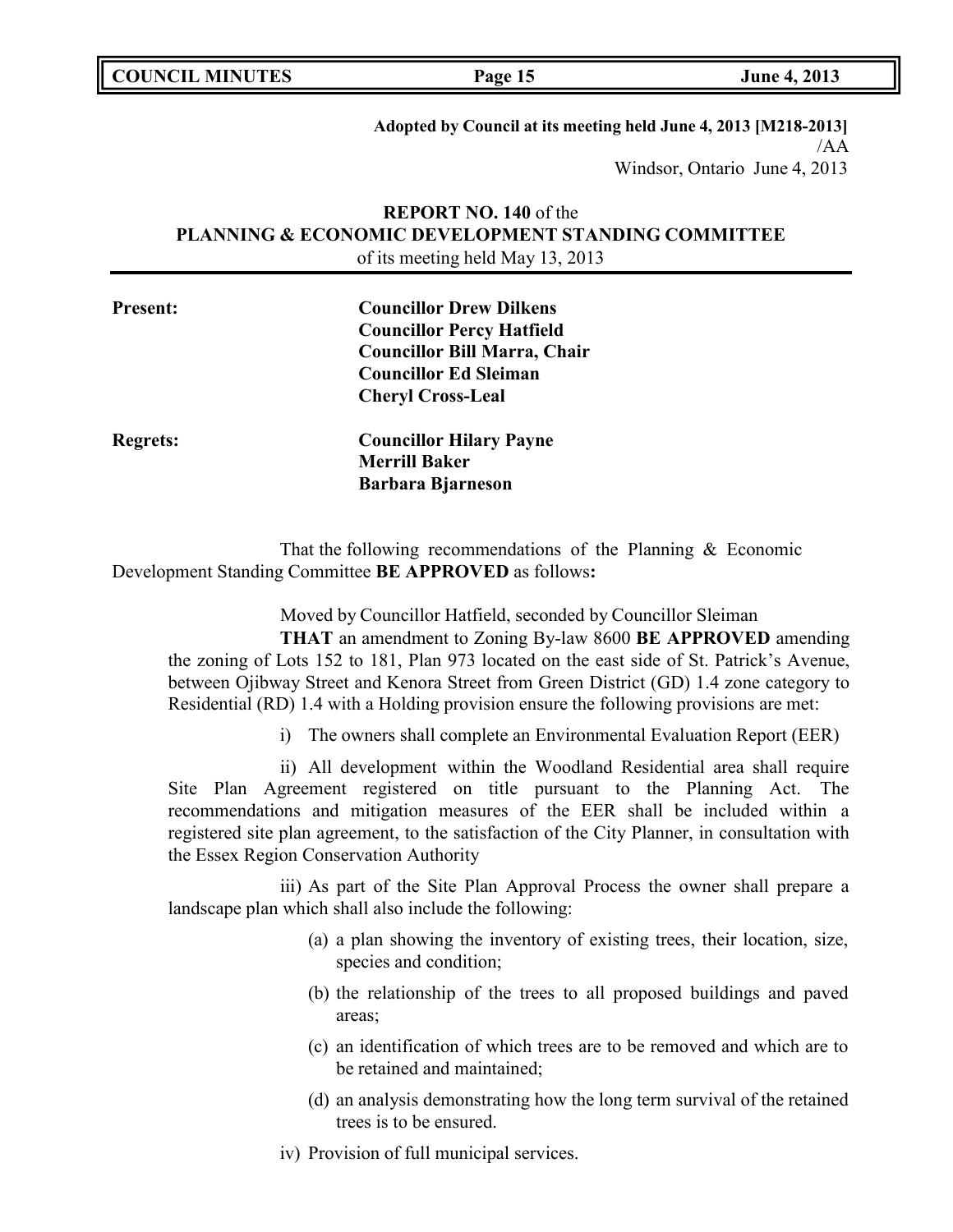Carried.

**LIVELINK 16534, ZB/11661**

*Clerk's Note:*The administrative report authored by the City Planner dated April 25, 2013 entitled "*Rezoning, City of Windsor, east side of St. Patrick's Avenue, between Ojibway Street and Kenora Street, from current GD1.4 to RD1.4 with a Holding provision, facilitate development on lots with not less than 18m (59.06') frontage*" is *attached* as background information.

**CHAIRPERSON**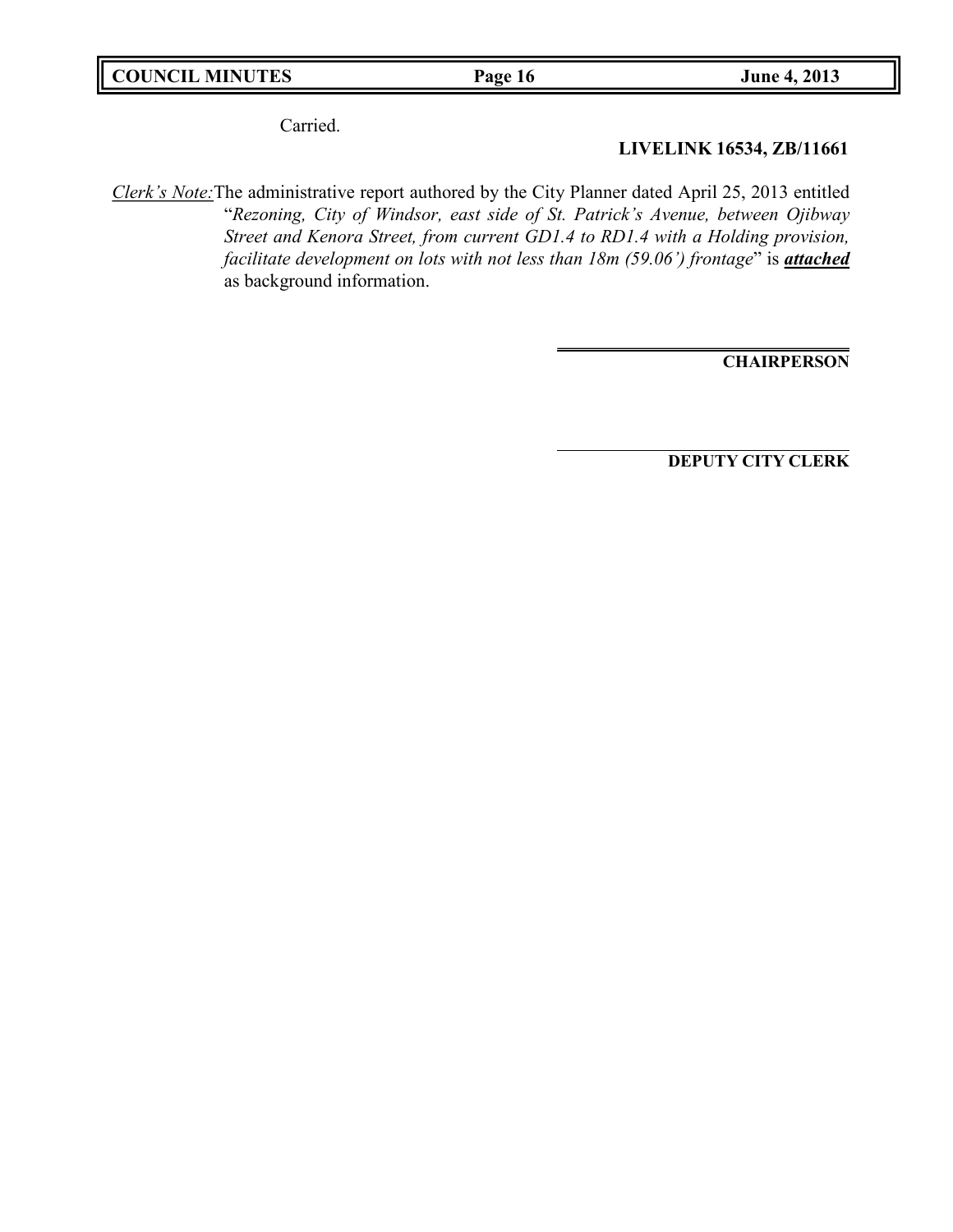**Adopted by Council at its meeting held June 4, 2013 [M219-2013]** /AA Windsor, Ontario June 4, 2013

# **REPORT NO. 141** of the **PLANNING & ECONOMIC DEVELOPMENT STANDING COMMITTEE** of its meeting held May 13, 2013

# **Present: Councillor Drew Dilkens Councillor Percy Hatfield Councillor Bill Marra, Chair Councillor Ed Sleiman**

**Regrets: Councillor Hilary Payne**

That the following recommendations of the Planning & Economic Development Standing Committee **BE APPROVED** as follows**:**

Moved by Councillor Hatfield, seconded by Councillor Dilkens

I. That the 20.11 metre (66.0 feet) wide portion of St. Antoine Street, west of Bloomfield Road and located between 3322 Bloomfield Road and 3340 Bloomfield Road, as shown on Drawing No. CC-1636 *attached* hereto as Appendix "A", **BE ASSUMED** for subsequent closure and conveyance to the abutting property owners or, in the event that the full width of the subject right-of-way is not conveyed to either one abutting property owner or both abutting property owners, be offered for sale to the Public; and

II. That the 20.11 metre (66.0 feet) wide part of St. Antoine Street, west of Bloomfield Road and located between 3322 Bloomfield Road and 3340 Bloomfield Road, as shown on Drawing No. CC-1636 *attached* hereto as Appendix "A", **BE CLOSED AND CONVEYED** to the abutting property owners or, in the event that the full width of the subject right-of-way is not conveyed to either one abutting property owner or both abutting property owners, be sold to the Public subject to the following:

- i. Conveyance cost
	- Abutting properties with the municipal addresses 3322-3324 Bloomfield and 3340 Bloomfield and zoned RD2.2: \$3.30 per square foot or \$35.52 per square metre provided that the full width is conveyed to one or both property owners (deed preparation and survey cost included);
	- In the event that the full width of the proposed closed right-of-way is not conveyed to either one abutting property owner or both abutting property owners then the right-of-way may be offered for sale to the Public; in accordance with By-Law 247-2007, which is A By-Law to Adopt the Dealings with Real Property Policy.

and further: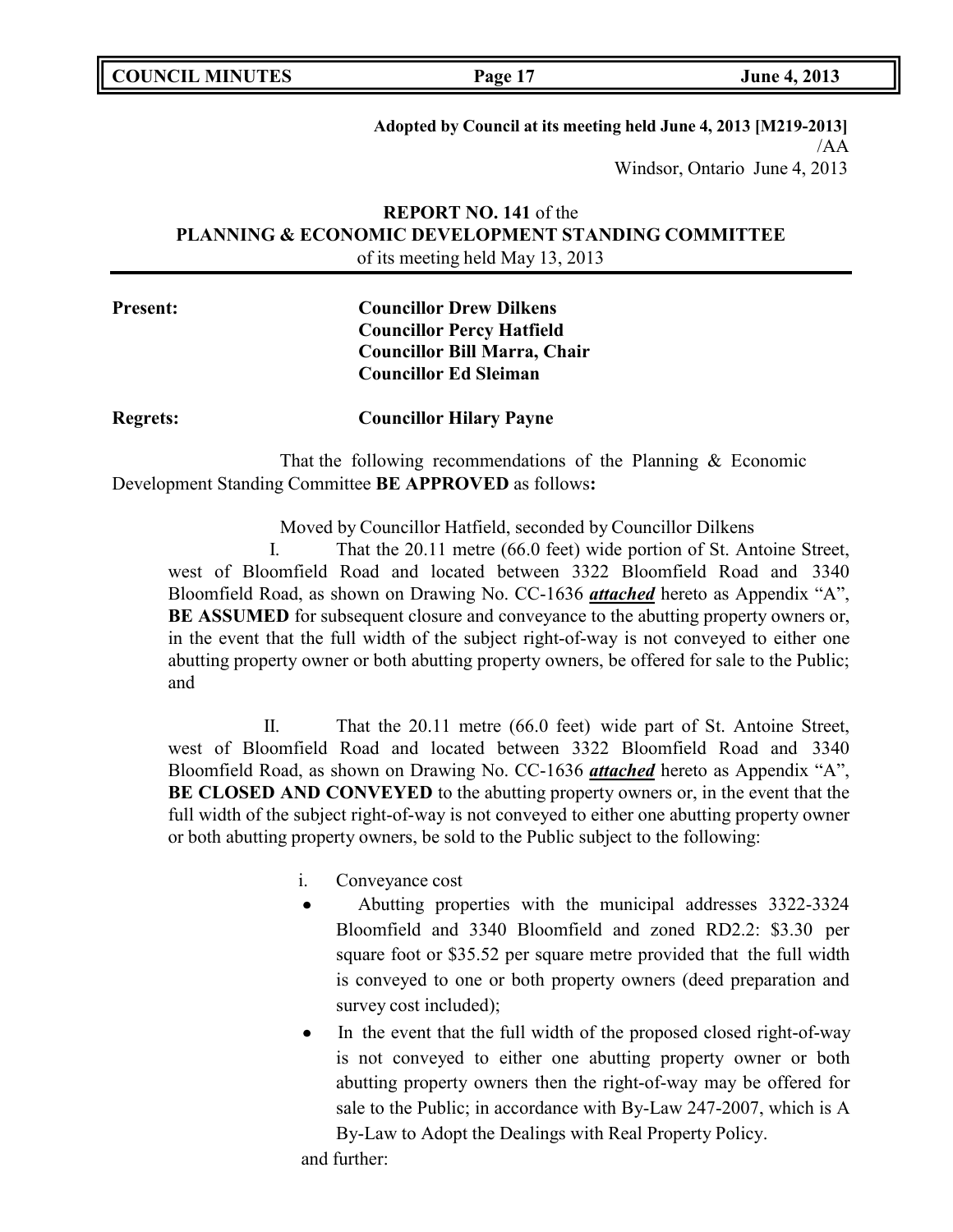| <b>COUNCIL MINUTES</b> | Page 18                                                                                                                                                                       | June 4, 2013                   |
|------------------------|-------------------------------------------------------------------------------------------------------------------------------------------------------------------------------|--------------------------------|
| ii.                    | The City Planner BE REQUESTED to supply the appropriate legal<br>description, in accordance with Drawing Number. CC-1636,<br><i>attached</i> hereto as Appendix "A"           |                                |
| iii.                   | The City Planner, or designate, BE AUTHORIZED to publish the<br>required legal notice                                                                                         |                                |
| 1V.                    | The City Solicitor <b>BE REQUESTED</b> to prepare the by-law to close                                                                                                         |                                |
| $V_{\cdot}$            | The Chief Administrative Officer and City Clerk BE<br><b>AUTHORIZED</b> to sign all necessary documents approved as to<br>form and content satisfactory to the City Solicitor |                                |
| vi.                    | The transaction BE COMPLETED electronically pursuant to By-<br>law Number 366-2003.                                                                                           |                                |
| Carried.               |                                                                                                                                                                               | <b>LIVELINK 16489, SAA2013</b> |

*Clerk's Note:*The administrative report authored by the City Planner dated April 8, 2013 entitled "*Request to close part of St. Antoine Street, west of Bloomfield Road*" is *attached* as background information.

**CHAIRPERSON**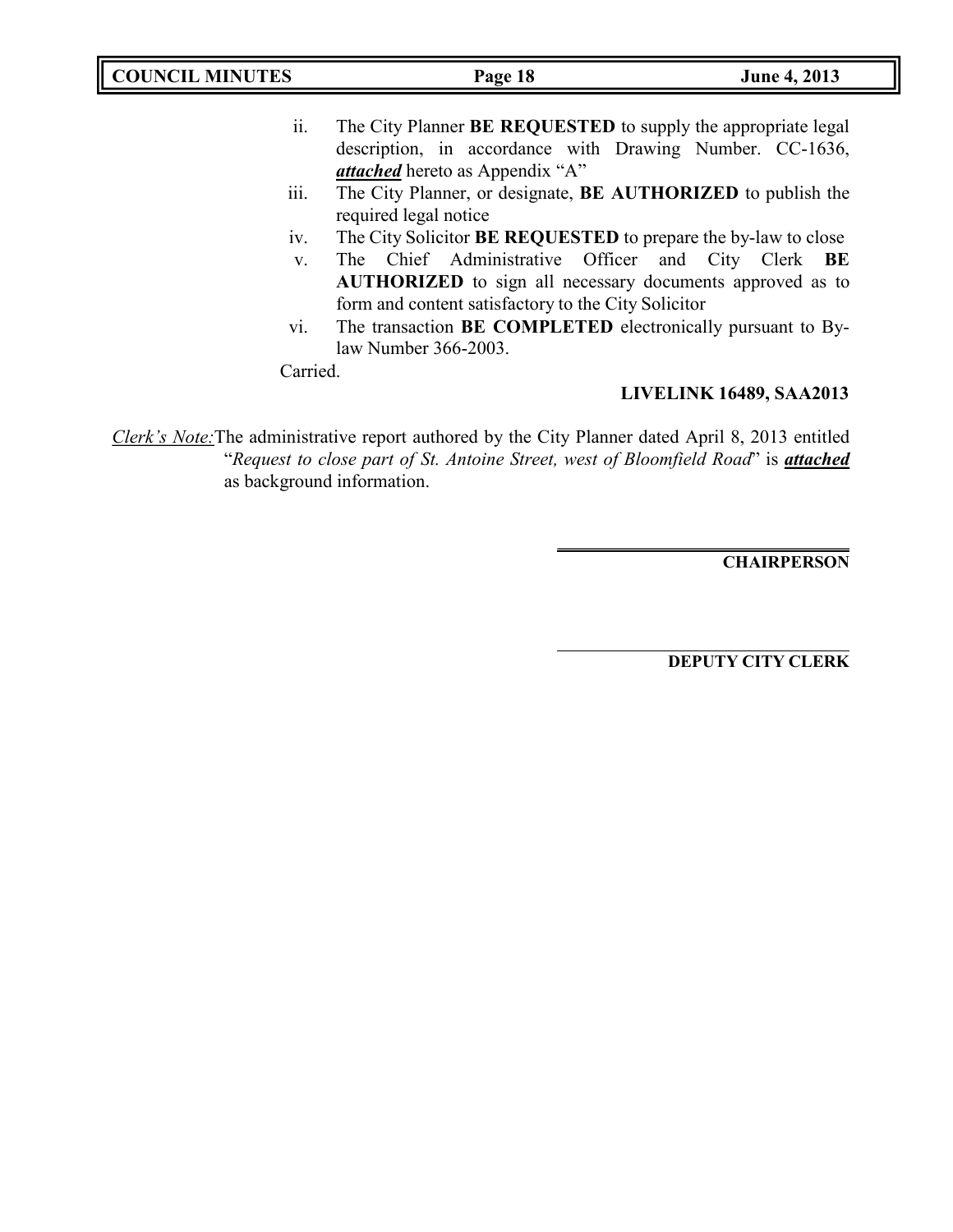**COUNCIL MINUTES Page 19 June 4, 2013**

**Adopted by Council at its meeting held June 4, 2013 [M220-2013]** /AA Windsor, Ontario June 4, 2013

# **REPORT NO. 145** of the **PLANNING & ECONOMIC DEVELOPMENT STANDING COMMITTEE** of its meeting held May 13, 2013

# **Present: Councillor Drew Dilkens Councillor Percy Hatfield Councillor Bill Marra, Chair Councillor Ed Sleiman**

## **Regrets: Councillor Hilary Payne**

That the following recommendations of the Planning & Economic Development Standing Committee **BE APPROVED** as follows**:**

Moved by Councillor Hatfield, seconded by Councillor Dilkens That the minutes of the International Relations Committee meeting held March 18, 2013 **BE RECEIVED** for information. Carried.

*Clerk's Note:*The minutes of the International Relations Committee meeting held March 18, 2013 are *attached* as background information.

**CHAIRPERSON**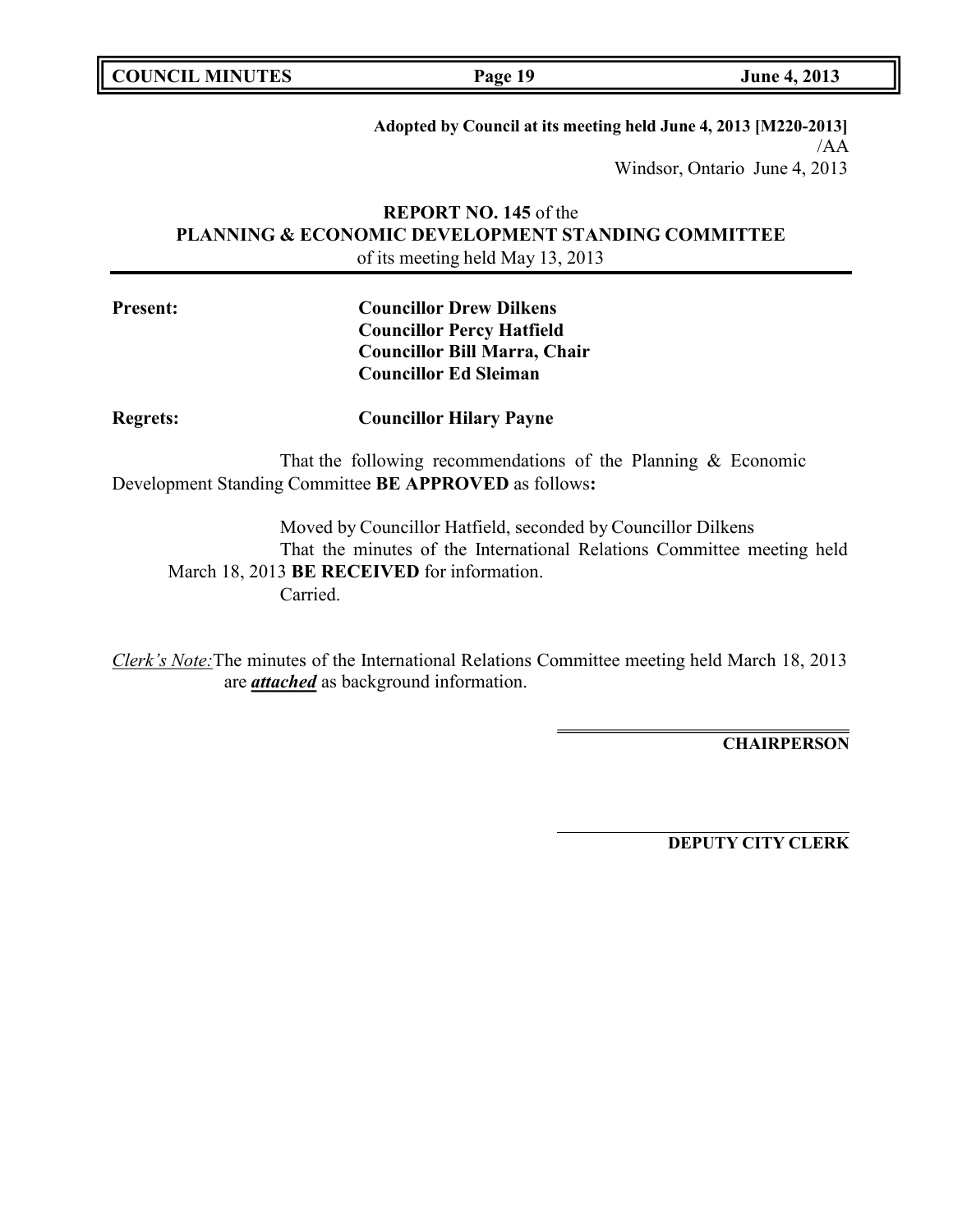**COUNCIL EXECUTE:** Fig. 2013

**Adopted by Council at its meeting held June 4, 2013 [M221-2013]** /AA Windsor, Ontario June 4, 2013

# **REPORT NO. 146** of the **PLANNING & ECONOMIC DEVELOPMENT STANDING COMMITTEE** of its meeting held May 13, 2013

# **Present: Councillor Drew Dilkens Councillor Percy Hatfield Councillor Bill Marra, Chair Councillor Ed Sleiman**

## **Regrets: Councillor Hilary Payne**

That the following recommendations of the Planning & Economic Development Standing Committee **BE APPROVED** as follows**:**

Moved by Councillor Hatfield, seconded by Councillor Dilkens That the minutes of the Windsor Heritage Committee meeting held April 17, 2013 **BE RECEIVED** for information. Carried.

*Clerk's Note:*The minutes of the Windsor Heritage Committee meeting held April 17, 2013 are *attached* as background information.

**CHAIRPERSON**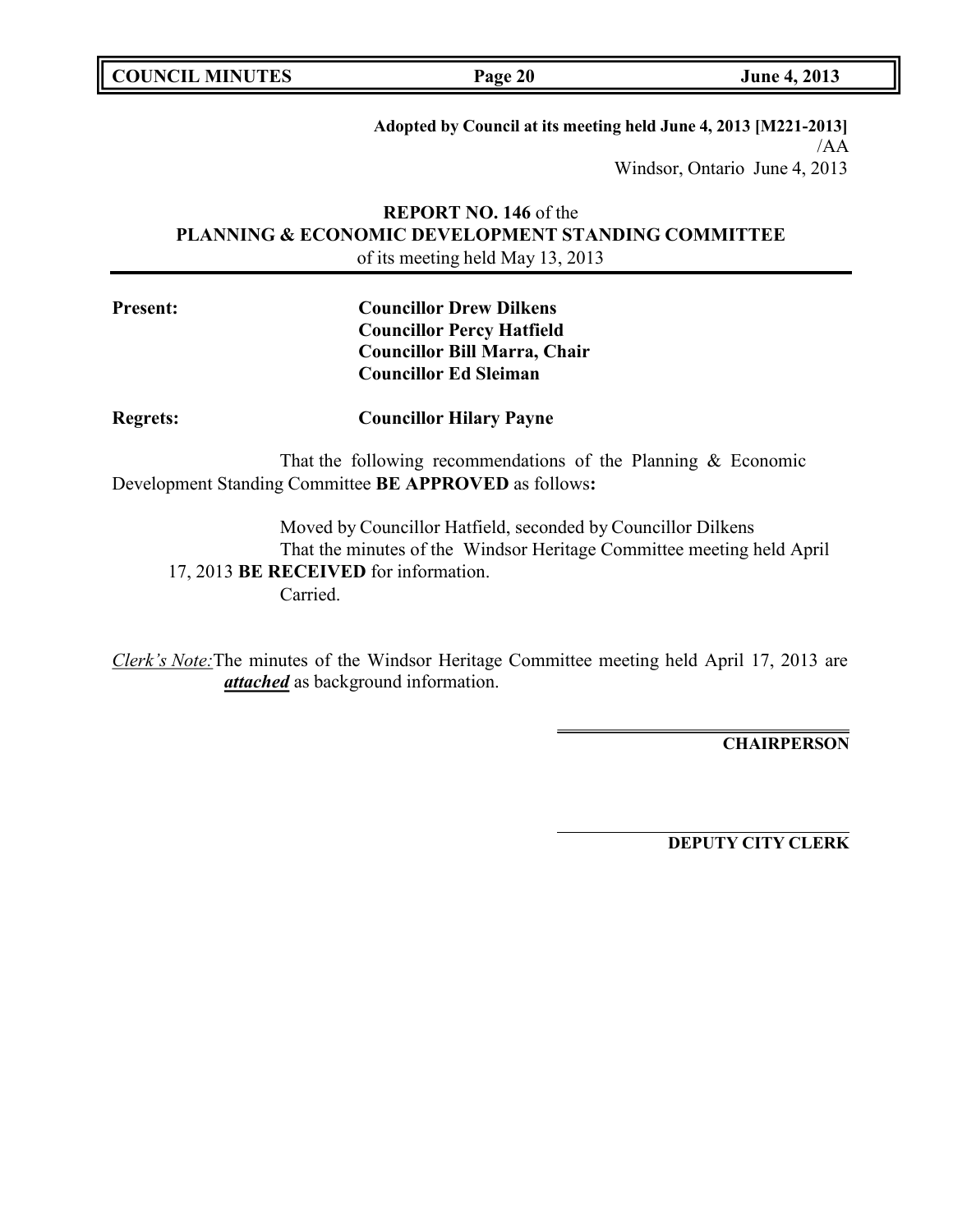**Adopted by Council at its meeting held June 4, 2013 [M222-2013]** /AA Windsor, Ontario June 4, 2013

# **REPORT NO. 148** of the **PLANNING & ECONOMIC DEVELOPMENT STANDING COMMITTEE** of its meeting held May 13, 2013

# **Present: Councillor Drew Dilkens Councillor Percy Hatfield Councillor Bill Marra, Chair Councillor Ed Sleiman**

**Regrets: Councillor Hilary Payne**

That the following recommendations of the Planning & Economic Development Standing Committee **BE APPROVED** as follows**:**

Moved by Councillor Dilkens, seconded by Councillor Hatfield

That the partial demolition of the Windsor Star buildings as approved on November 19, 2012 (M516-2012) **BE AMENDED** by substituting the following:

I. For the "north" building, 167 Ferry Street, corner of Pitt Street West:

A. The walls and balustrade of the east façade and the original section of the north façade are to remain, subject to designs approved on November 29, 2012. In the event of a structural failure, the walls will be reconstructed with as much original material as possible; and

B. The owner will initiate a request for heritage designation of the remaining façades and balustrade.

II. For the "south" building, 181 Ferry Street, mid-block:

A. The wall of the east façade is to remain, subject to designs submitted with this report [Appendix A]. In the event of a structural failure, the wall will be reconstructed with as much original material as possible;

B. The brick may be replaced with new brick of the same dimensions on the face; and

C. The owner will initiate a request for heritage designation of the remaining façade, unless over 50% of the original wall surface has been replaced.

Carried.

## **LIVELINK 16541**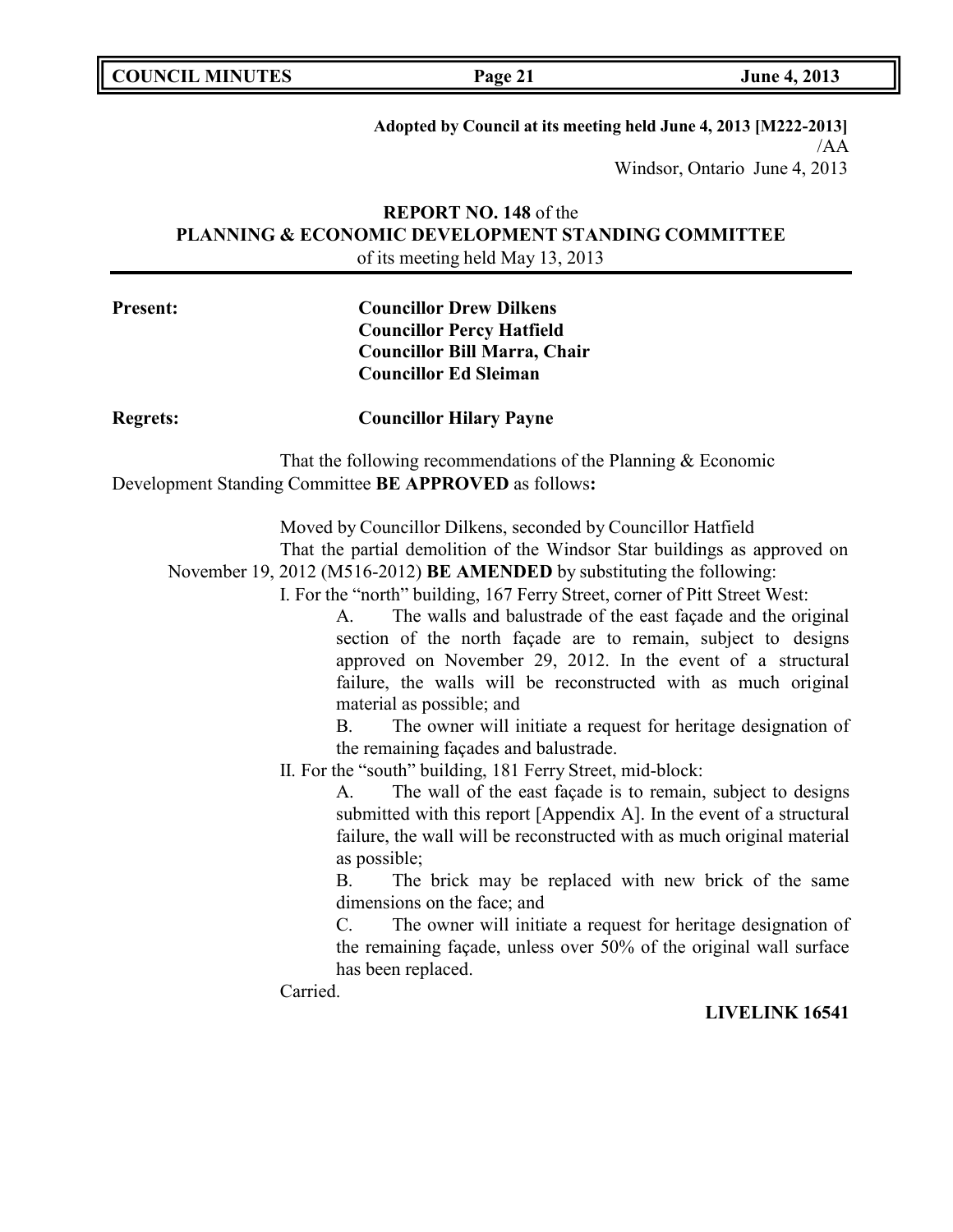| <b>COUNCIL MINUTES</b> | Page<br>, 44 | 2013<br>June 4, |
|------------------------|--------------|-----------------|
|                        |              |                 |

*Clerk's Note:*Report No. 325 of the Windsor Heritage Committee (Windsor Star (south building), 181 Ferry Street, Partial Demolition of Heritage – Listed Property 2012 application) is *attached* as background information.

**CHAIRPERSON**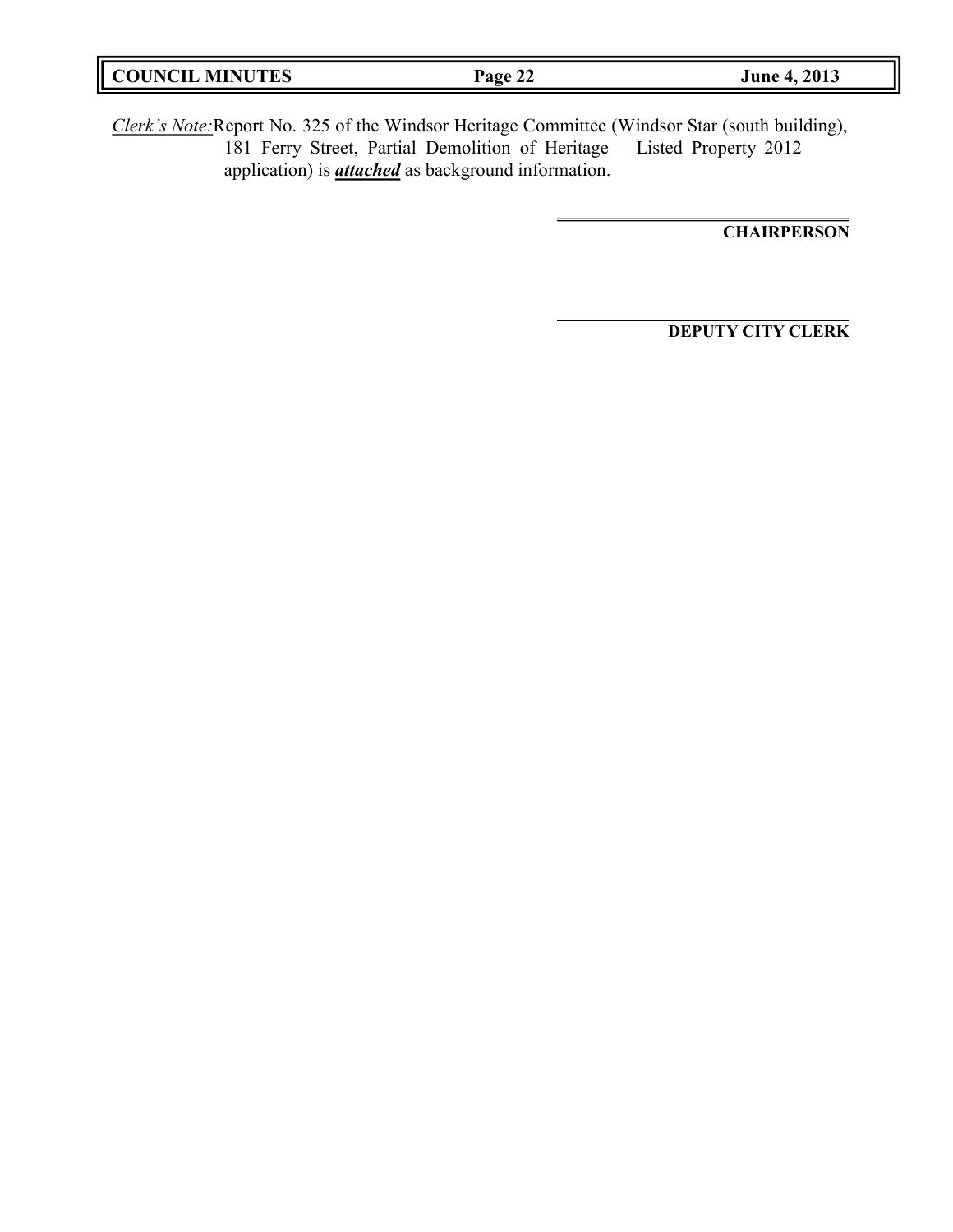**Adopted by Council at its meeting held June 4, 2013 [M223-2013]** /AA Windsor, Ontario June 4, 2013

# **REPORT NO. 149** of the **PLANNING & ECONOMIC DEVELOPMENT STANDING COMMITTEE** of its meeting held May 13, 2013

# **Present: Councillor Drew Dilkens Councillor Percy Hatfield Councillor Bill Marra, Chair Councillor Ed Sleiman**

**Regrets: Councillor Hilary Payne**

That the following recommendations of the Planning & Economic Development Standing Committee **BE APPROVED** as follows**:**

Moved by Councillor Hatfield, seconded by Councillor Dilkens That the following properties and elements of cultural heritage value or interest **BE ADDED** to the Windsor Municipal Heritage Register:

- 1138 Argyle Road St. Anne's Rectory c1923 Arch. Pennington & Boyde; Colonial Revival – Walkerville
- 3021 Dougall Avenue Arcata / Capri Pizzeria Sign c1972 Neighbourhood landmark – South Windsor
- 400-500 blocks Kildare Road Stone curbs c1885 Early streetscape elements – Walkerville
- 1106 Lincoln Road Bell Canada Exchange 1922 Utility adapted to residential – Walkerville
- 1982 Norman Road St. Jules School c1930 Arch. Pennington & Boyde – Ford City
- 1107 Victoria Avenue House c1920 Bungalow/Craftsman with stone & stucco – Core
- 1291-1293 Victoria Avenue Semi-detached residences c1927 Classical Revival – Core

Carried.

## **LIVELINK 16542**

*Clerk's Note:*Report No. 326 of the Windsor Heritage Committee (*Windsor Municipal Heritage Register – Add Listings*) is *attached* as background information.

## **CHAIRPERSON**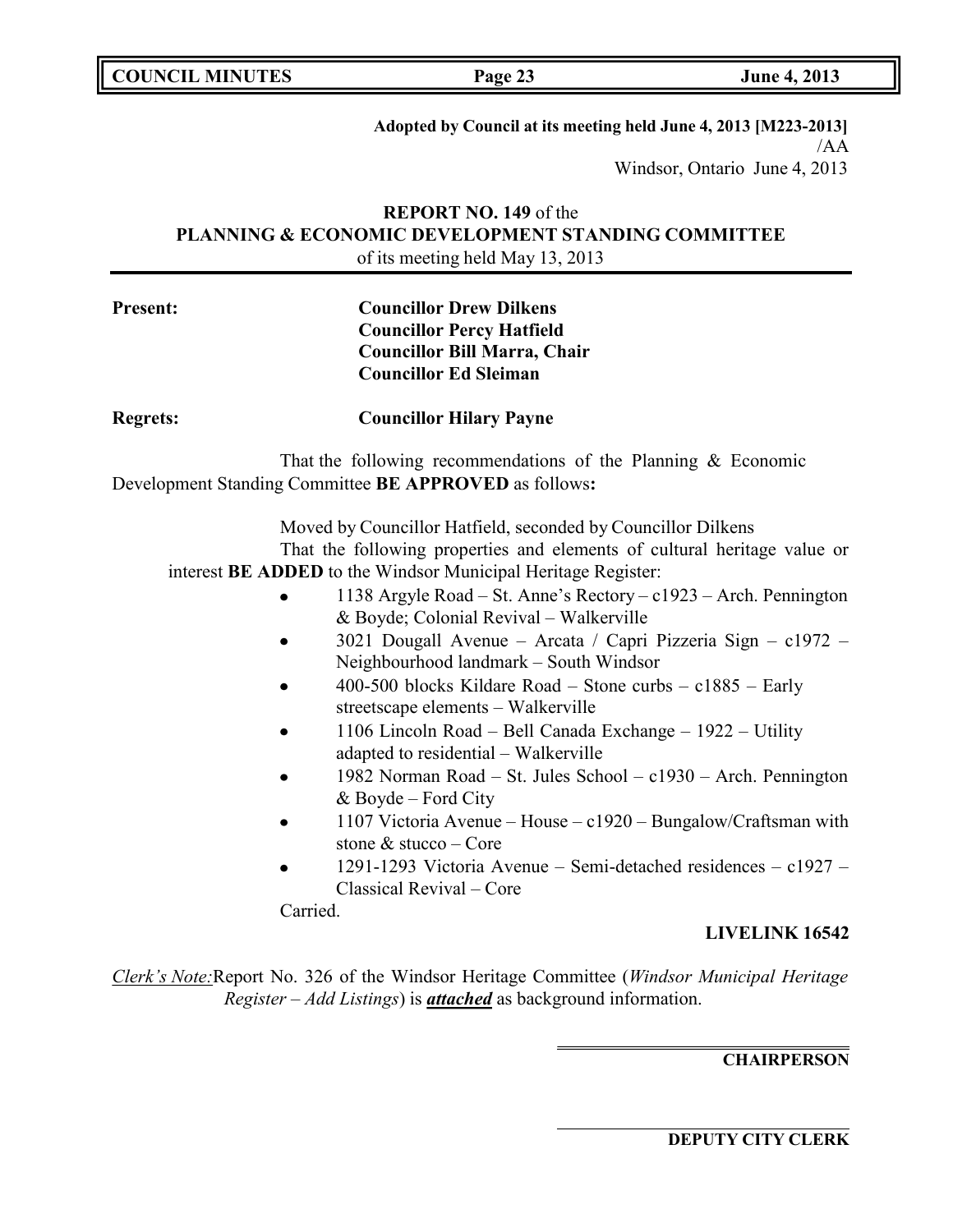**COUNCIL MINUTES Page 24 June 4, 2013**

**Adopted by Council at its meeting held June 4, 2013 [M224-2013]** /AA Windsor, Ontario June 4, 2013

# **REPORT NO. 150** of the **PLANNING & ECONOMIC DEVELOPMENT STANDING COMMITTEE** of its meeting held May 13, 2013

# **Present: Councillor Drew Dilkens Councillor Percy Hatfield Councillor Bill Marra, Chair Councillor Ed Sleiman**

**Regrets: Councillor Hilary Payne**

That the following recommendations of the Planning & Economic Development Standing Committee **BE APPROVED** as follows**:**

Moved by Councillor Dilkens, seconded by Councillor Hatfield That the frequency of the meetings for the Windsor Heritage Committee **BE INCREASED** from quarterly meetings to bi-monthly meetings for a total of six meetings per year due to the provincially legislated requirements. Carried.

**LIVELINK 16542**

*Clerk's Note:*Report No. 327 of the Windsor Heritage Committee is *attached* as background information. **Also, Section 3.2 clause (k) of the Procedure By-law 98-2011 states: "***Advisory Committees of Council are to meet quarterly unless otherwise required, and subject to the approval of the City Clerk***".**

**CHAIRPERSON**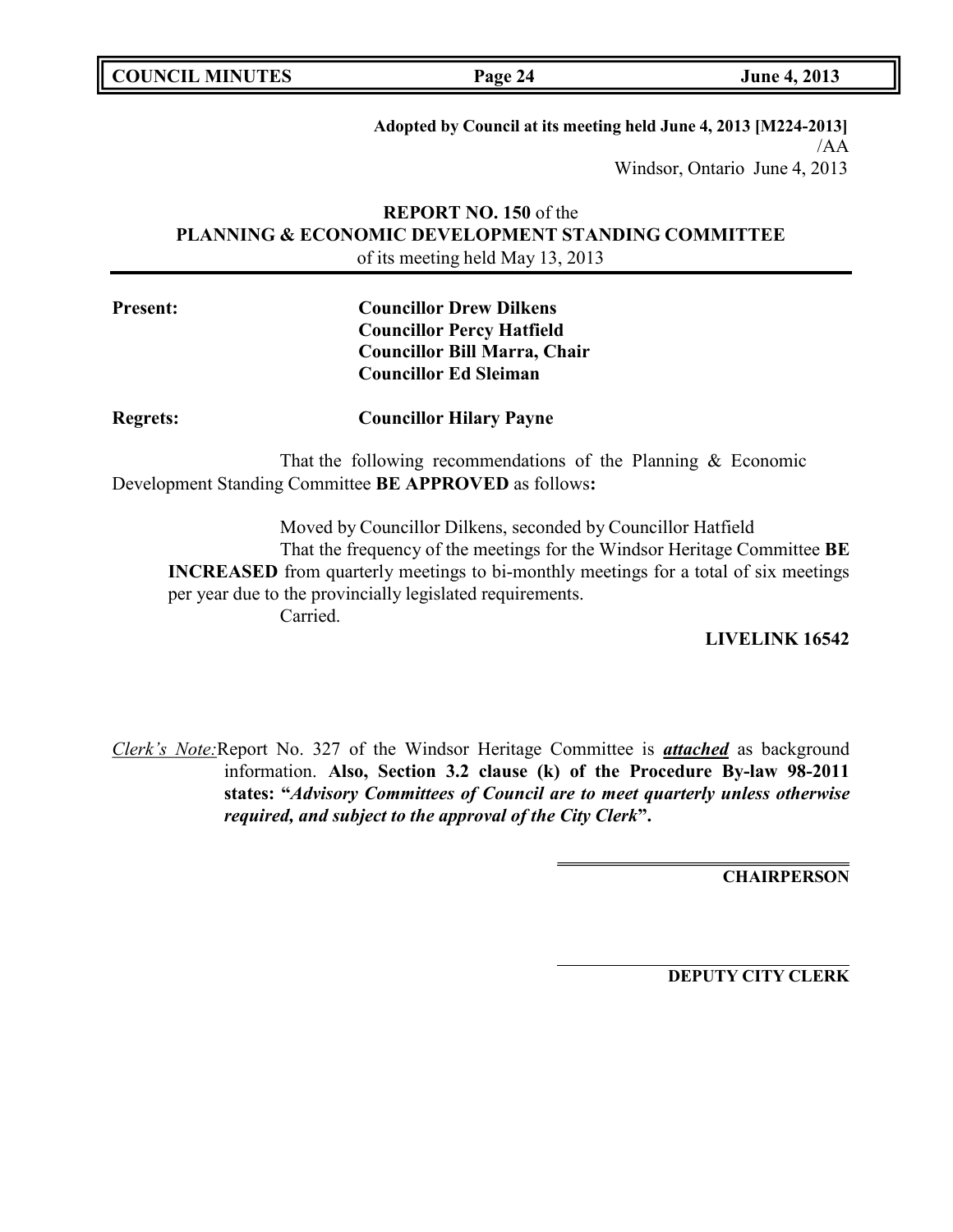**COUNCIL MINUTES Page 25 June 4, 2013**

**Adopted by Council at its meeting held June 4, 2013 [M200-2013] DEFERRED to the June 17, 2013 meeting of Council to accompany Report No. 140 of the Environment, Transportation & Public Safety Standing Committee, as adopted by Council at its meeting held June 4, 2013 [M200-2013]** /AA

Windsor, Ontario June 4, 2013

# **REPORT NO. 151** of the **PLANNING & ECONOMIC DEVELOPMENT STANDING COMMITTEE** of its meeting held May 13, 2013

**Present: Councillor Drew Dilkens Councillor Percy Hatfield Councillor Bill Marra, Chair Councillor Ed Sleiman**

**Regrets: Councillor Hilary Payne**

That the following recommendations of the Planning & Economic Development Standing Committee **BE APPROVED** as follows**:**

Moved by Councillor Dilkens, seconded by Councillor Sleiman That Report 71 of the Windsor-Essex County Environment Committee (1223244 Ontario Ltd., Sprucewood Avenue between Ojibway Parkway & Matchette Road) **BE NOTED AND FILED** and that no further action be taken on this matter as it is currently before the OMB.

Carried.

*Clerk's Note:*Report No. 71 of the Windsor Essex County Environment Committee is *attached* as background information.

**CHAIRPERSON**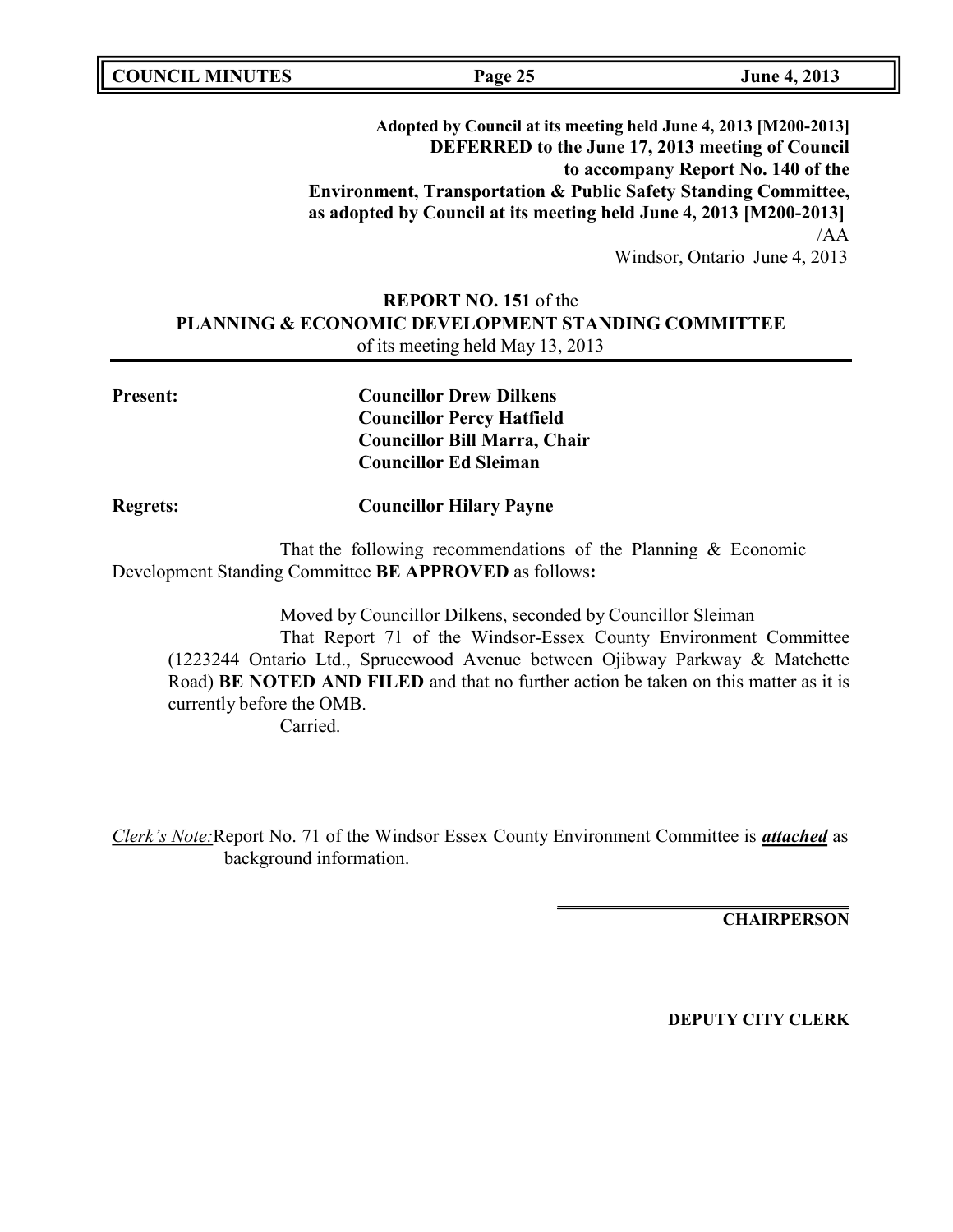**COUNCIL MINUTES Page 26 June 4, 2013**

**Adopted by Council at its meeting held June 4, 2013 [M225-2013]** /AA Windsor, Ontario June 4, 2013

# **REPORT NO. 152** of the **PLANNING & ECONOMIC DEVELOPMENT STANDING COMMITTEE** of its meeting held May 13, 2013

# **Present: Councillor Drew Dilkens Councillor Percy Hatfield Councillor Bill Marra, Chair Councillor Ed Sleiman**

## **Regrets: Councillor Hilary Payne**

That the following recommendations of the Planning & Economic Development Standing Committee **BE APPROVED** as follows**:**

Moved by Councillor Hatfield, seconded by Councillor Dilkens That the minutes of the Windsor-Essex County Environment Committee meeting held April 4, 2013 **BE RECEIVED** for information. Carried.

*Clerk's Note:*The minutes of the Windsor Essex County Environment Committee meeting held April 4, 2013 are *attached* as background information.

**CHAIRPERSON**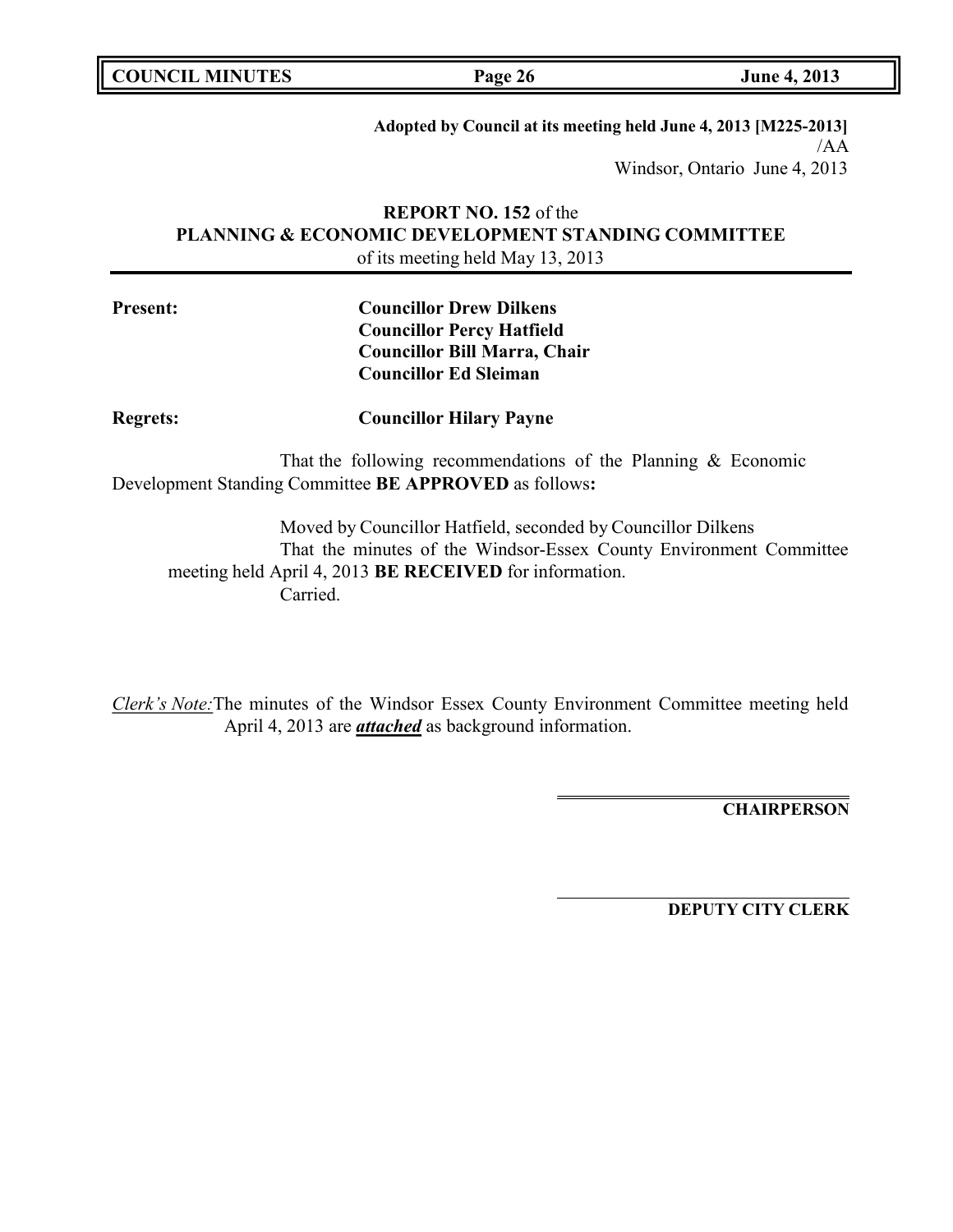| <b>COUNCIL MINUTES</b> |  |
|------------------------|--|
|------------------------|--|

**Adopted by Council at its meeting held June 4, 2013 [M226-2013] AA** Windsor, Ontario, June 4, 2013

# **REPORT NO. 158** of the **SOCIAL DEVELOPMENT, HEALTH & CULTURE STANDING COMMITTEE** of its meeting held May 8, 2013

**Present: Councillor Ed Sleiman, Chair Councillor Jo-Anne Gignac Councillor Alan Halberstadt Councillor Fulvio Valentinis**

**Absent: Councillor Percy Hatfield**

That the following recommendation of the Social Development, Health and Culture Standing Committee **BE APPROVED** as follows**:**

Moved by Councillor Halberstadt, seconded by Councillor Valentinis, **THAT** the presentation from the Manager of Cultural Affairs outlining the Economic Impact of Culture **BE RECEIVED** for information. Carried.

*Clerk's Note:* **The PowerPoint presentation entitled "Economic Impact of Culture"***"* **is** *attached* **as background information.**

**CHAIRPERSON**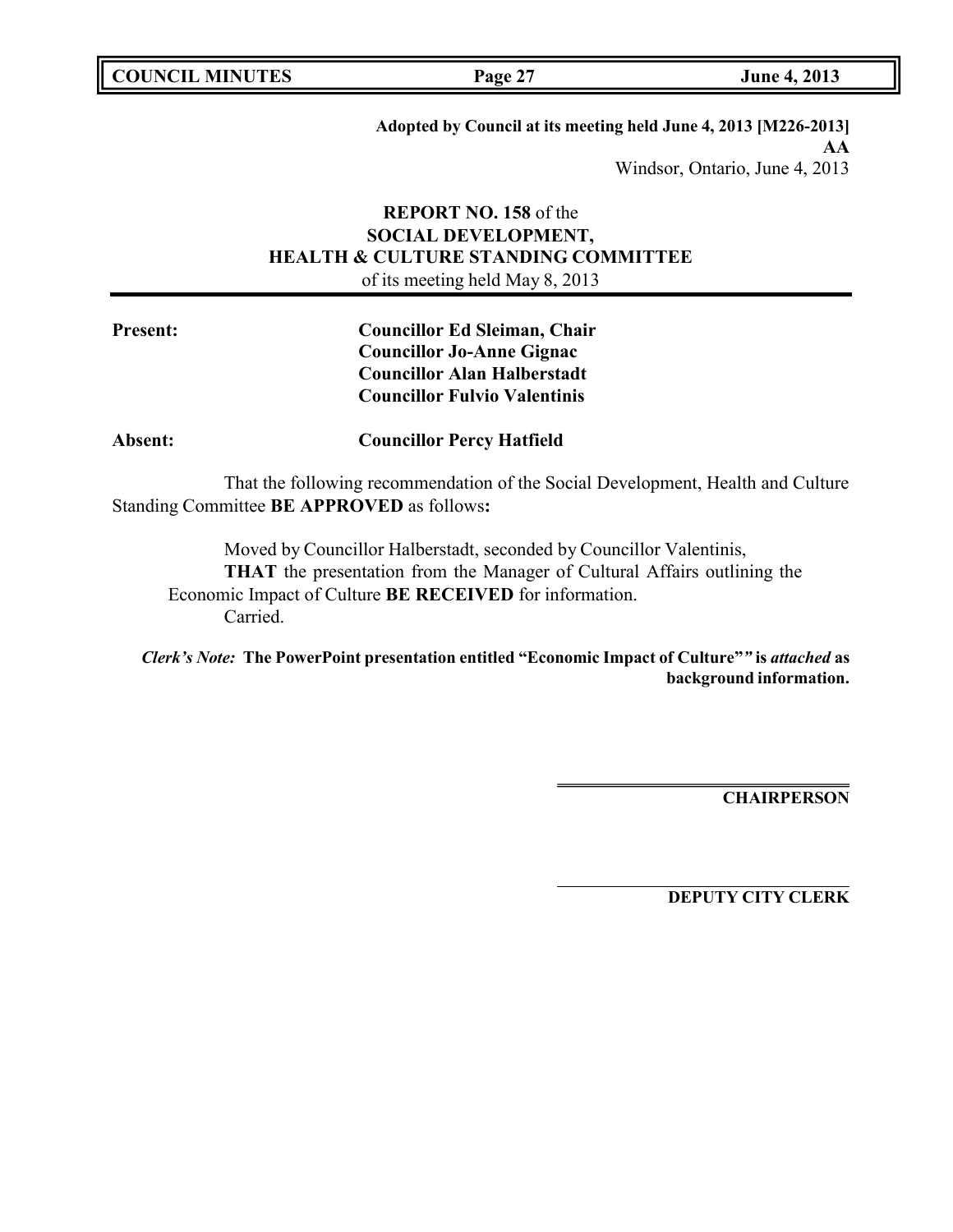| <b>COUNCIL MINUTES</b> |  |
|------------------------|--|
|------------------------|--|

**Adopted by Council at its meeting held June 4, 2013 [M227-2013] AA** Windsor, Ontario, June 4, 2013

# **REPORT NO. 159** of the **SOCIAL DEVELOPMENT, HEALTH & CULTURE STANDING COMMITTEE** of its meeting held May 8, 2013

**Present: Councillor Ed Sleiman, Chair Councillor Jo-Anne Gignac Councillor Alan Halberstadt Councillor Fulvio Valentinis**

**Absent: Councillor Percy Hatfield**

That the following recommendation of the Social Development, Health and Culture Standing Committee **BE APPROVED** as follows**:**

Moved by Councillor Gignac, seconded by Councillor Valentinis, **THAT** the minutes of the Committee of Management for Huron Lodge Long Term Care Home meeting held March 4, 2013 **BE RECEIVED** for information. Carried.

*Clerk's Note:* **The minutes of the meeting of the Committee of Management for Huron Lodge Long Term Care Home held March 4, 2013 are** *attached* **as background information.**

**CHAIRPERSON**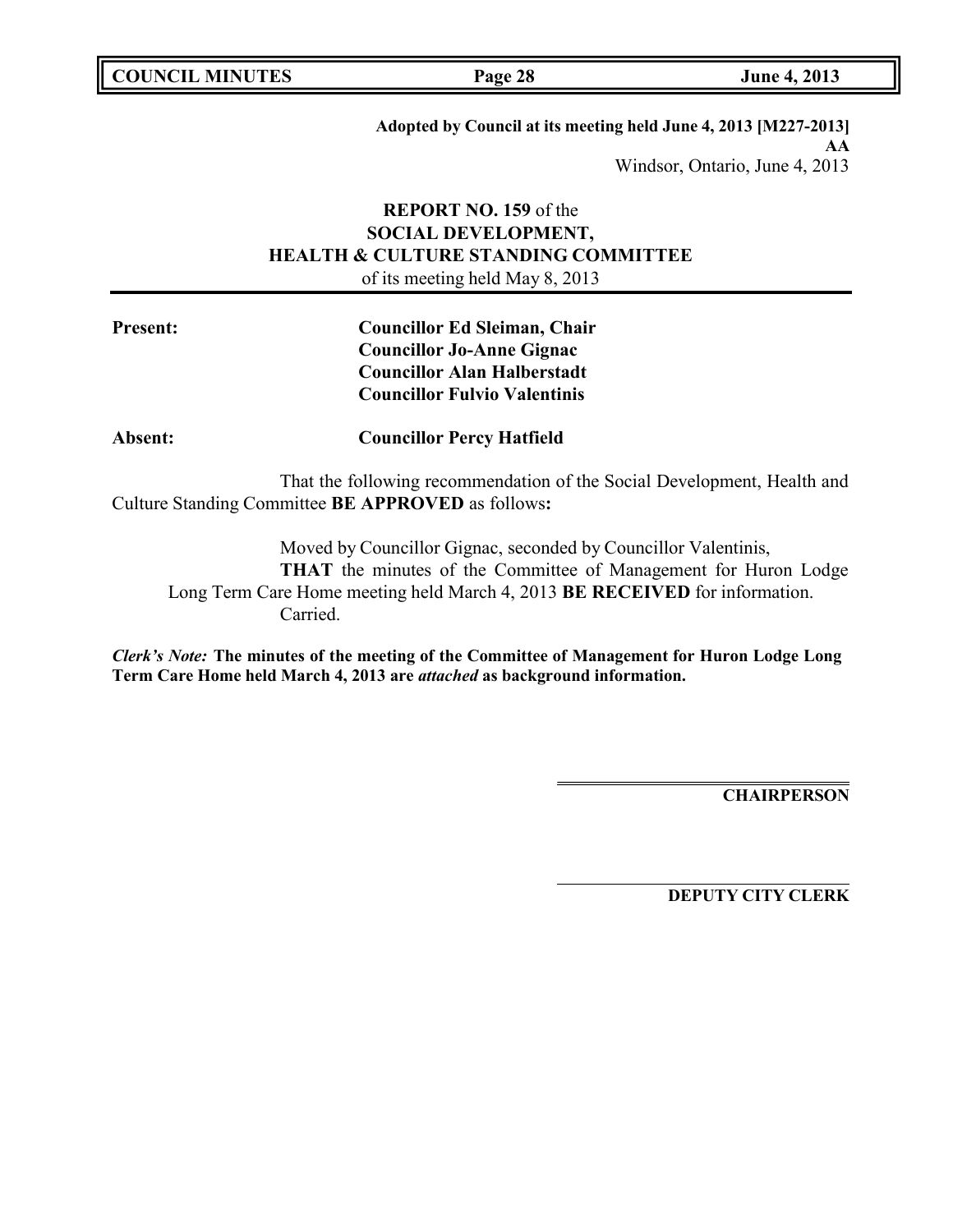| <b>COUNCIL MINUTES</b> |  |
|------------------------|--|
|------------------------|--|

**Adopted by Council at its meeting held June 4, 2013 [M228-2013] AA** Windsor, Ontario, June 4, 2013

# **REPORT NO. 160** of the **SOCIAL DEVELOPMENT, HEALTH & CULTURE STANDING COMMITTEE** of its meeting held May 8, 2013

**Present: Councillor Ed Sleiman, Chair Councillor Jo-Anne Gignac Councillor Alan Halberstadt Councillor Fulvio Valentinis**

**Absent: Councillor Percy Hatfield**

That the following recommendation of the Social Development, Health and Culture Standing Committee **BE APPROVED** as follows**:**

Moved by Councillor Halberstadt, seconded by Council Valentinis, **THAT** the minutes of the Seniors Advisory Committee meeting held March 20, 2013 **BE RECEIVED** for information. Carried.

*Clerk's Note:* **The minutes of the meeting of the Seniors Advisory Committee meeting held March 20, 2013 are** *attached* **as background information.**

**CHAIRPERSON**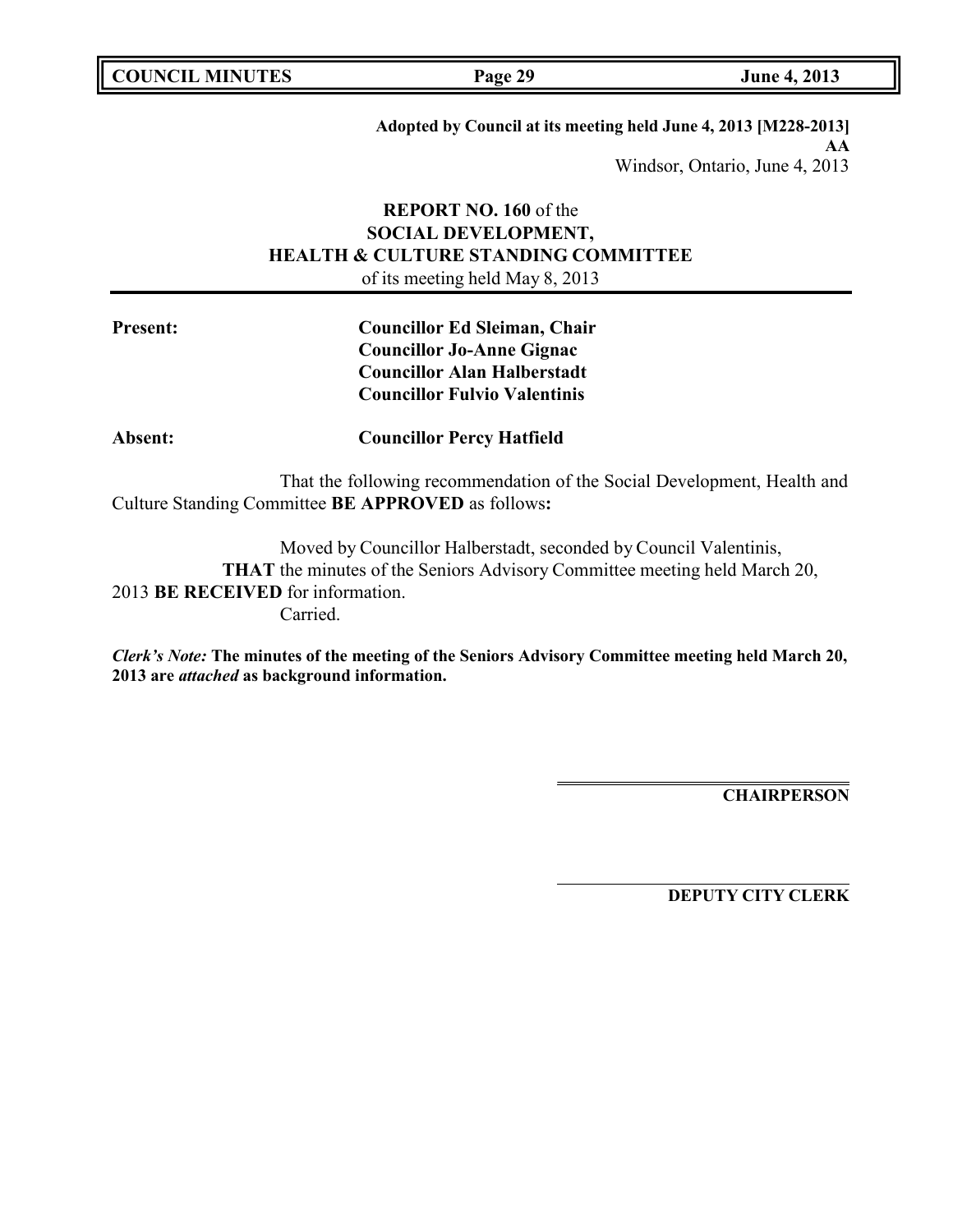| <b>COUNCIL MINUTES</b> |  |
|------------------------|--|
|------------------------|--|

**Adopted by Council at its meeting held June 4, 2013 [M229-2013] AA** Windsor, Ontario, June 4, 2013

# **REPORT NO. 161** of the **SOCIAL DEVELOPMENT, HEALTH & CULTURE STANDING COMMITTEE** of its meeting held May 8, 2013

**Present: Councillor Ed Sleiman, Chair Councillor Jo-Anne Gignac Councillor Alan Halberstadt Councillor Fulvio Valentinis**

**Absent: Councillor Percy Hatfield**

That the following recommendation of the Social Development, Health and Culture Standing Committee **BE APPROVED** as follows**:**

Moved by Councillor Halberstadt, seconded by Councillor Gignac,

**THAT** the minutes of the Executive Committee Board of Directors, and the Board of Directors, Willistead Manor Inc. meeting held March 21, 2013 **BE RECEIVED** for information.

Carried.

*Clerk's Note:* **The minutes of the meeting of the Executive Committee Board of Directors, and the Board of Directors, Willistead Manor Inc. meeting held March 21, 2013 are** *attached* **as background information.**

**CHAIRPERSON**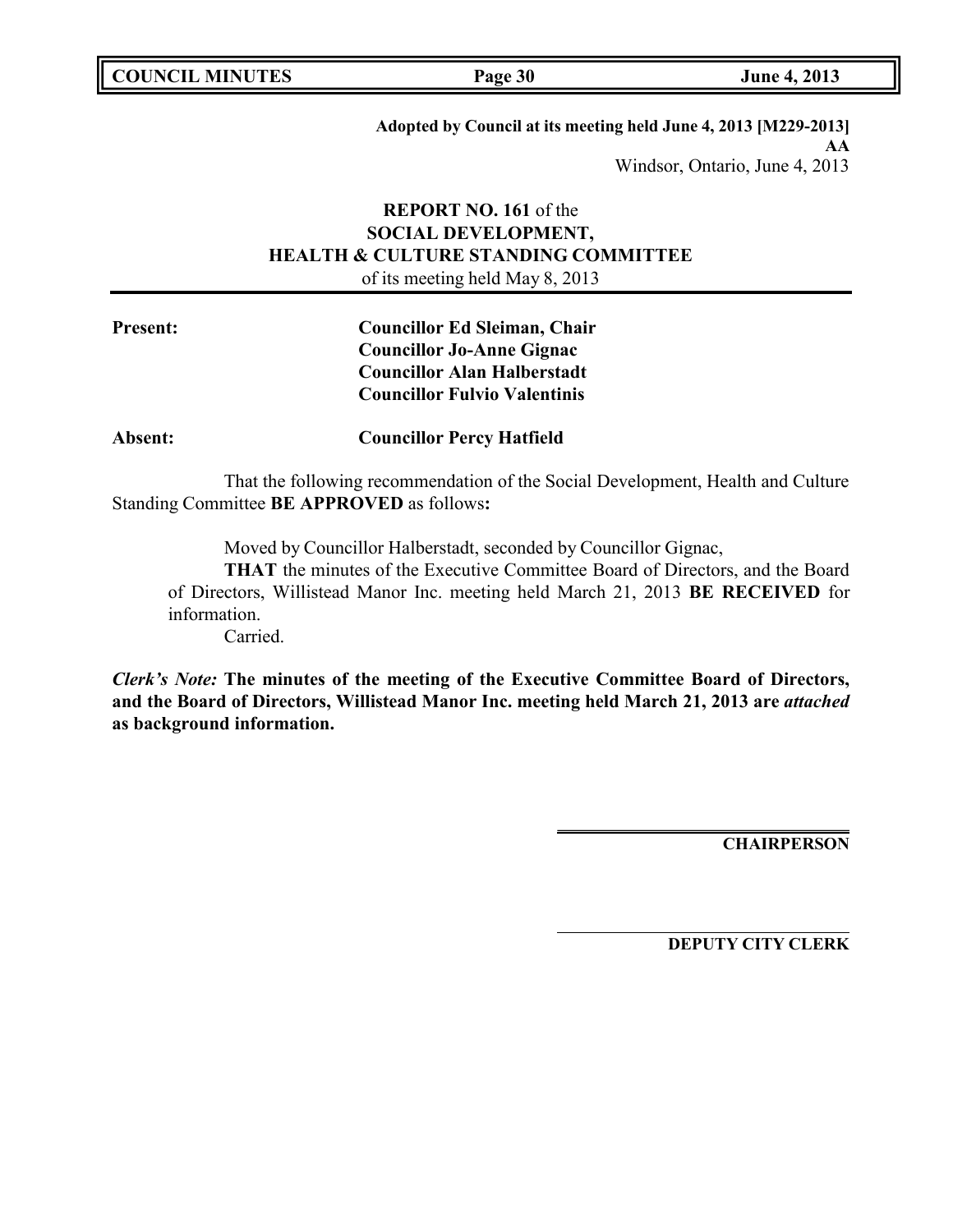| <b>COUNCIL MINUTES</b> |  |
|------------------------|--|
|------------------------|--|

**Adopted by Council at its meeting held June 4, 2013 [M230-2013] AA** Windsor, Ontario, June 4, 2013

# **REPORT NO. 162** of the **SOCIAL DEVELOPMENT, HEALTH & CULTURE STANDING COMMITTEE** of its meeting held May 8, 2013

**Present: Councillor Ed Sleiman, Chair Councillor Jo-Anne Gignac Councillor Alan Halberstadt Councillor Fulvio Valentinis**

**Absent: Councillor Percy Hatfield**

That the following recommendation of the Social Development, Health and Culture Standing Committee **BE APPROVED** as follows**:**

Moved by Councillor Halberstadt, seconded by Councillor Gignac, **THAT** Report No. 85 of the Board of Directors, Willistead Manor Inc. (new appointment to the Board of Directors, Willistead Manor Inc.) **BE APPROVED**. Carried.

*Clerk's Note:* **Report No. 85 of the Board of Directors, Willistead Manor Inc. is** *attached* **as background information.**

**CHAIRPERSON**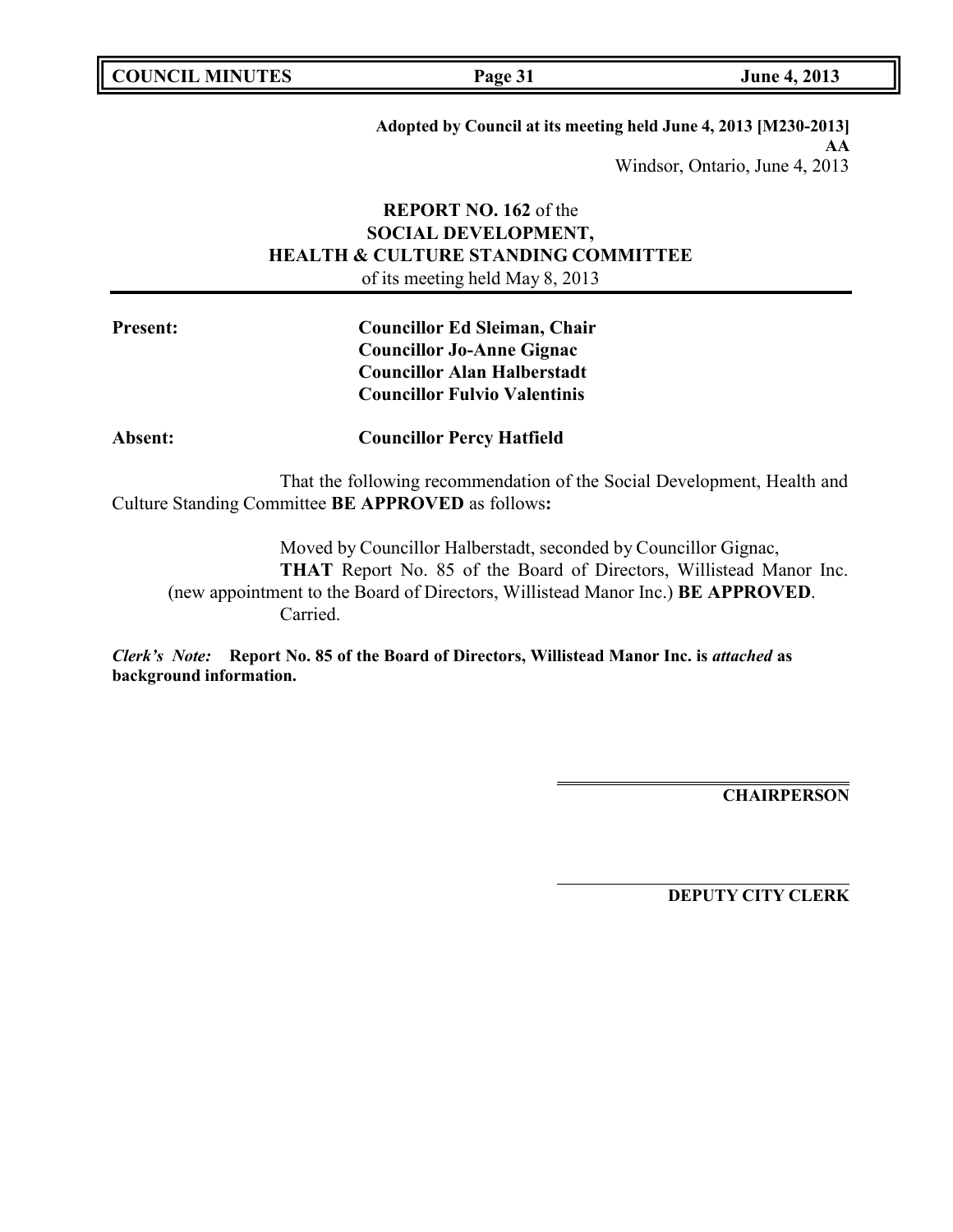| <b>COUNCIL MINUTES</b> |  |
|------------------------|--|
|------------------------|--|

**Adopted by Council at its meeting held June 4, 2013 [M231-2013] AA** Windsor, Ontario, June 4, 2013

## **REPORT NO. 163** of the **SOCIAL DEVELOPMENT, HEALTH & CULTURE STANDING COMMITTEE** of its meeting held May 8, 2013

# **Present: Councillor Ed Sleiman, Chair Councillor Jo-Anne Gignac Councillor Alan Halberstadt Councillor Fulvio Valentinis**

**Absent: Councillor Percy Hatfield**

That the following recommendation of the Social Development, Health and Culture Standing Committee **BE APPROVED** as follows**:**

Moved by Councillor Gignac, seconded by Councillor Valentinis,

**THAT** the report from the Manager of Cultural Affairs on the removal and re-location of two Murals on 167 Ferry Street, Windsor, **BE RECEIVED**; and further

THAT **AUTHORIZATION** be given to amend the existing agreement between the Corporation of the City of Windsor and Can-West Media Corporation signed on 26<sup>th</sup> day of January 2005 to reflect the new corporate name of Postmedia Network Inc at the following address: 300 Ouellette Avenue, Windsor and further that the CAO and City Clerk **BE AUTHORIZED** to sign the amended agreement, satisfactory in form to the City Solicitor, and in content to the Executive Director of Recreation and Culture.

Carried.

*Clerk's Note:* **The administrative report authored by the Manager of Cultural Affairs dated April 15, 2013 entitled "***Removal and re-location of Two (2) Murals on 167 Ferry Street, Windsor***" is** *attached* **as background information.**

**LIVELINK 16464, GFG/6921**

**CHAIRPERSON**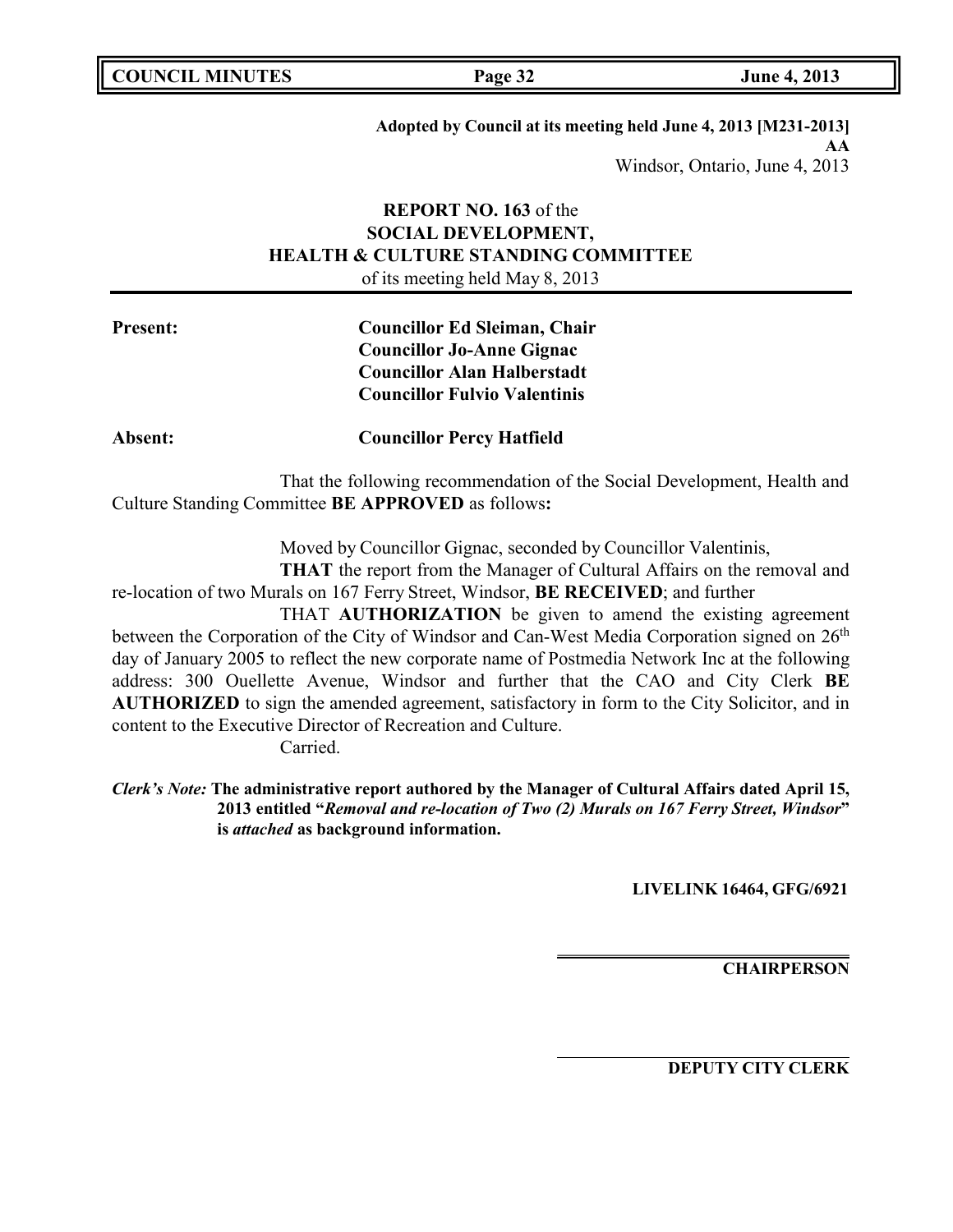|  | <b>COUNCIL MINUTES</b> |
|--|------------------------|
|--|------------------------|

**Adopted by Council at its meeting held June 4, 2013 [M232-2013] AA** Windsor, Ontario, June 4, 2013

# **REPORT NO. 164** of the **SOCIAL DEVELOPMENT, HEALTH & CULTURE STANDING COMMITTEE** of its meeting held May 8, 2013

**Present: Councillor Ed Sleiman, Chair Councillor Jo-Anne Gignac Councillor Alan Halberstadt Councillor Fulvio Valentinis**

**Absent: Councillor Percy Hatfield**

That the following recommendation of the Social Development, Health and Culture Standing Committee **BE APPROVED** as follows**:**

Moved by Councillor Gignac, seconded by Councillor Halberstadt,

**THAT** the request from Windsor Eats Inc. to host the 1<sup>st</sup> Annual Windsor Craft Beer Fest and for a temporary road closure of the 500 Block of Argyle Road between Wyandotte Street East and Brant Street on October 18 and 19, 2013 **BE APPROVED** and further;

**THAT** the event **BE DESIGNATED** as "Significant Municipal Event Status" for the purpose of applying for a Special Occasions Permit. Carried.

*Clerk's Note:* **The administrative report authored by the Coordinator, Community Special Events dated March 25, 2013 entitled "***Windsor Craft Beer Fest 2013 Temporary Road Closure of Argyle Road***" is** *attached* **as background information.**

**LIVELINK 16475, SAS2013, SR2013**

**CHAIRPERSON**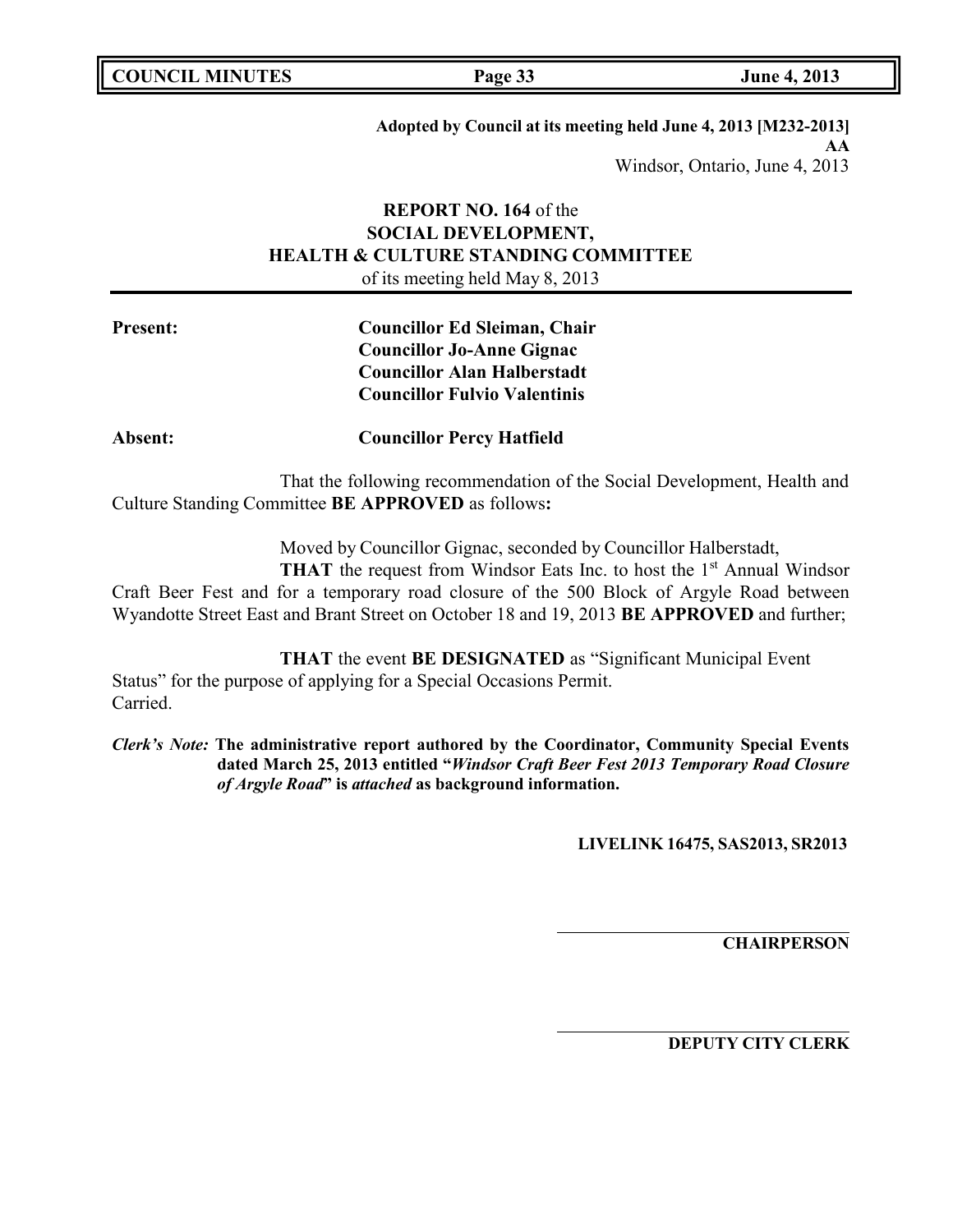| <b>COUNCIL MINUTES</b> |  |
|------------------------|--|
|------------------------|--|

**Adopted by Council at its meeting held June 4, 2013 [M233-2013] AA** Windsor, Ontario, June 4, 2013

# **REPORT NO. 165** of the **SOCIAL DEVELOPMENT, HEALTH & CULTURE STANDING COMMITTEE** of its meeting held May 8, 2013

**Present: Councillor Ed Sleiman, Chair Councillor Jo-Anne Gignac Councillor Alan Halberstadt Councillor Fulvio Valentinis**

**Absent: Councillor Percy Hatfield**

That the following recommendation of the Social Development, Health and Culture Standing Committee **BE APPROVED** as follows**:**

Moved by Councillor Gignac, seconded by Councillor Valentinis,

**THAT** the report from the Manager of Cultural Affairs on the loan of the carved Tecumseh located in the lobby of City Hall to the Town of Tecumseh **BE RECEIVED** for information and further;

**THAT** Administration **BE DIRECTED** include draft wording for the Windsor's Community Museum Collection Policy that outlines a suggested donation for the loaning of artefacts.

Carried.

*Clerk's Note:* **The administrative report authored by the Manager of Cultural Affairs dated March 25, 2013 entitled "***Loan of carved Tecumseh to the Town of Tecumseh***" is** *attached* **as background information. Also** *attached* **is a memo from the Manager of Cultural Affairs dated May 15, 2013 entitled "Further information regarding the loan of the Tecumseh Sculpture".**

**LIVELINK 16458, APM/9745**

**CHAIRPERSON**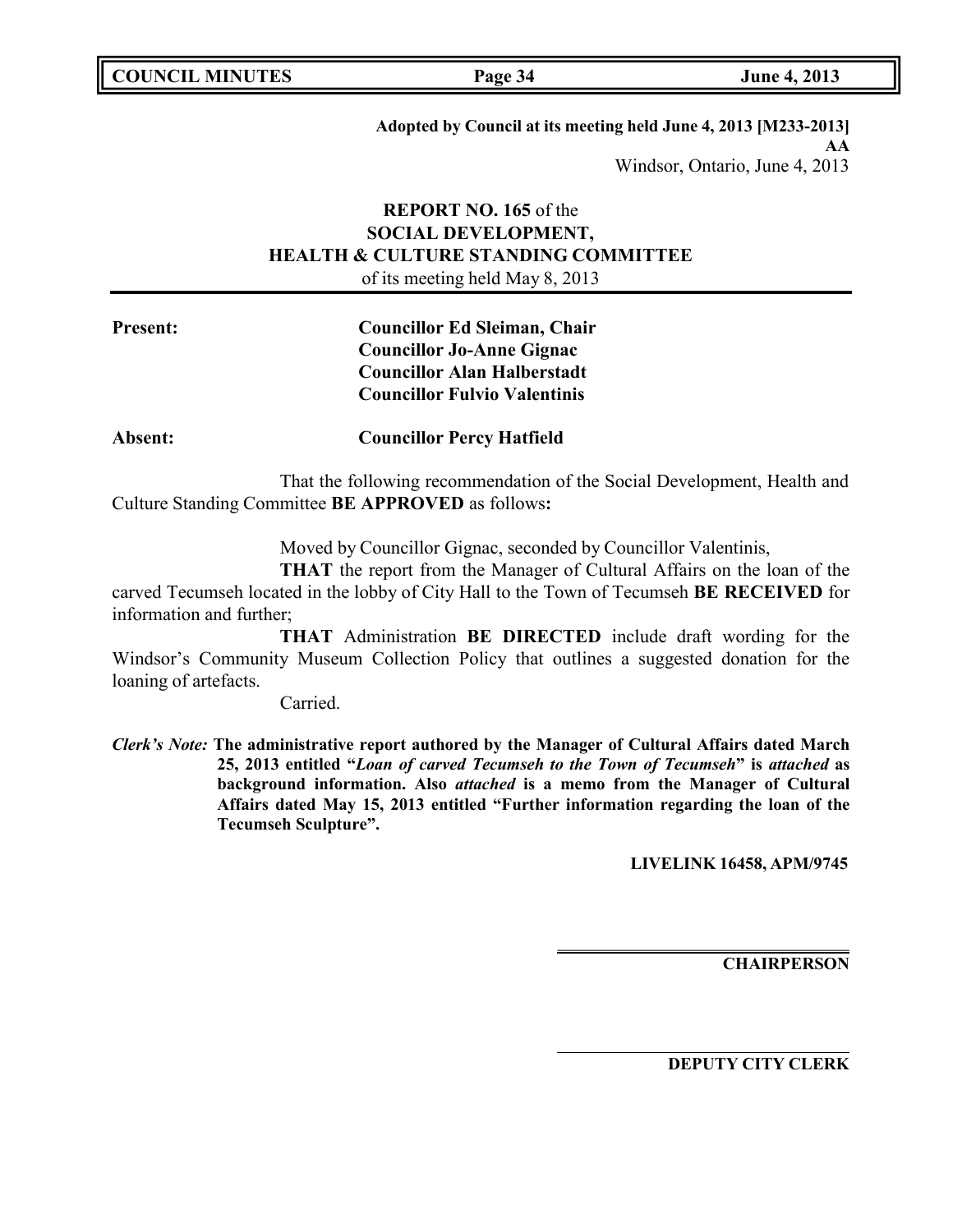**COUNCIL MINUTES Page 35 June 4, 2013**

**Adopted by Council at its meeting held June 4, 2013 [M234-2013] DEFERRED to the June 4, 2013 meeting of Council to allow for Councillor Marra to be in attendance as adopted by Council at its meeting held May 27, 2013 [M191-2013] /AA**

Windsor, Ontario May 27, 2013

# **REPORT NO. 131** of the **ENVIRONMENT, TRANSPORTATION & PUBLIC SAFETY STANDING COMMITTEE** of its meeting held April 24, 2013

**Present: Councillor J. Gignac Councillor A. Halberstadt Councillor R. Jones, Councillor H. Payne Councillor F. Valentinis, Chair**

That the following recommendations of the Environment, Transportation and Public Safety Standing Committee **BE APPROVED:**

### **Moved by Councillor Payne, seconded by Councillor Gignac,**

**THAT** the report Rose Street & Westminster Boulevard All-Way Stop Request from the City Engineer **BE RECEIVED** for information, and

**THAT** Westminster Boulevard issues, along with those of nearby parallel streets, **BE REFERRED** to the updated City of Windsor Traffic Calming Policy once the Policy has been adopted.

Carried.

**Clerk's Note: The administrative report authored by the City Engineer dated April 9, 2013 entitled "***Rose Street & Westminster Boulevard All-Way Stop Request***" is** *attached* **as background information. Also** *attached* **is supplemental information from the City Engineer dated May 16, 2013.**

**LIVELINK 16496, ST2013**

**CHAIRPERSON**

DEPUTY CLERK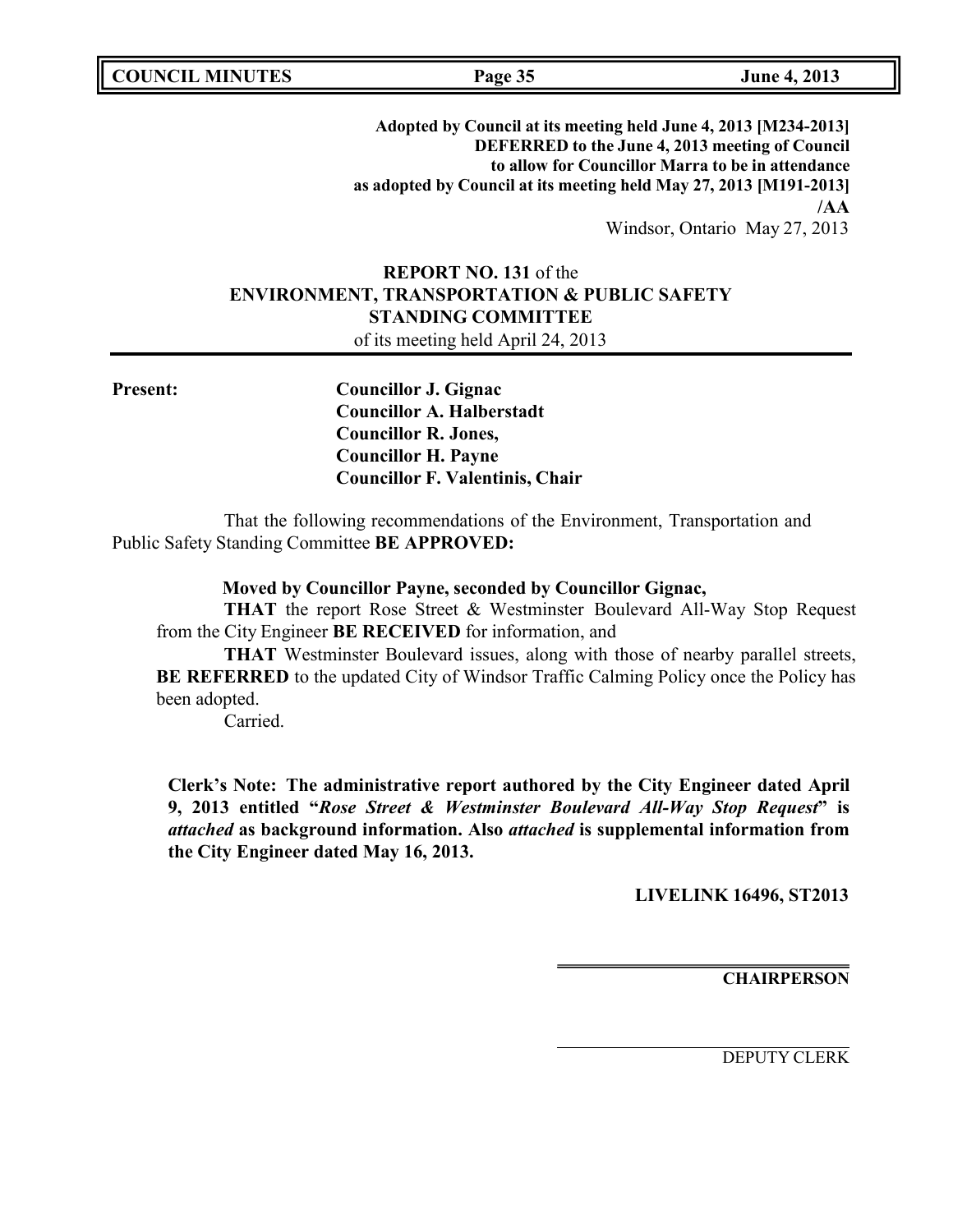**Adopted by Council at its meeting held June 4, 2013 [M215-2013]** SV/bm

# **SPECIAL MEETING OF COUNCIL – IN CAMERA June 4, 2013**

## **Meeting called to order at: 5:30 p.m.**

## **Members in Attendance:**

Mayor E. Francis Councillor D. Dilkens (arrives at 5:33 p.m.) Councillor R. Jones Councillor A. Halberstadt (arrives at 5:32 p.m.) Councillor F. Valentinis Councillor P. Hatfield Councillor J. Gignac Councillor A. Maghnieh (arrives at 5:32 p.m.) Councillor H. Payne Councillor E. Sleiman

## **Members Absent:**

Councillor B. Marra

### **Also in attendance:**

- H. Reidel, Chief Administrative Officer
- J. Payne, Community Development and Health Commissioner and
	- Corporate Leader Social Development, Health, Recreation and Culture
- G. Wilkki, City Solicitor and Corporate Leader Economic Development and Public Safety
- S. Vlachodimos, Deputy City Clerk
- T. Ardovini, Deputy Treasurer
- P. Brode, Senior Legal Counsel (Item 1)

# **Verbal Motion is presented by Councillor Sleiman, seconded by Councillor Valentinis,**

**to move in Camera for discussion of the following item(s):**